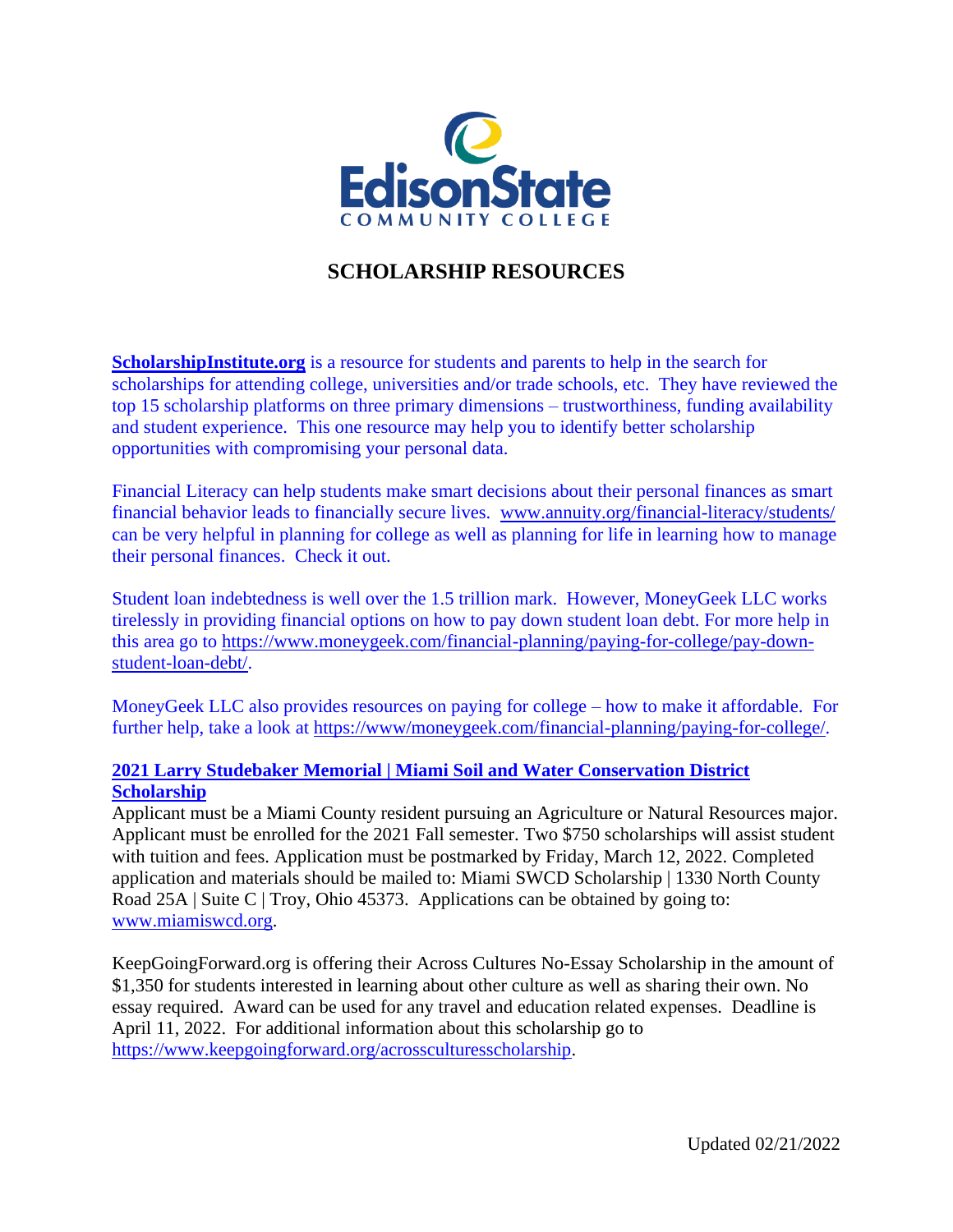KeepGoingForward.org is offering their Expand Your Horizons Scholarship in the amount of \$2,000 to support students who desire to explore the world around them. The award can be used for any travel and education related expenses. Deadline is August 18, 2022. To learn more about this scholarship go to [https://www.keepgoingforward.org/expandyourhorizons.](https://www.keepgoingforward.org/expandyourhorizons)

"\$\$\$ Isn't Everything" Scholarship is a monthly scholarship in the amount of \$500 meant to help reduce a little bit of worry for a new student or graduate each month of the year. Open to all students. New winner announced and a new deadline at the end of every month this year. Go to <https://www.keepgoingforward.org/money-isnt-everything> for more details.

Slater and Zurz Law Firm is offering their fourth annual scholarship in the amount of \$5,000 to be awarded to a worthy student on March 31, 2022. Application, essay and video are all required. Go to [https://slaterzurz.com/scholarship.](https://slaterzurz.com/scholarship)

Wayne HealthCare Foundation of Greenville, Ohio awards scholarships to Darke County residents pursuing a degree in the medical or health-related fields. In 2021, \$18,000 in scholarships were awarded to worthy students. March 1, 2022 is the deadline for making application. If interested go to [https://www.waynehealthcare.org/about-us/our](https://www.waynehealthcare.org/about-us/our-foundation/foundation-programs/scholarship-program/)[foundation/foundation-programs/scholarship-program/.](https://www.waynehealthcare.org/about-us/our-foundation/foundation-programs/scholarship-program/)

RISE Financial Progress Scholarship is offering up to \$15,000 in scholarship for the 22-23 academic year. – five awards of \$3,000 each will be given to deserving students. Minimum grade point average is 2.50. Applicants must complete the RISE Financial Program Course and write a 750 word essay and submit before the deadline on May 3, 2022. For more details go to their website at [https://wwww/risecredit.com/rise-scholarship.](https://wwww/risecredit.com/rise-scholarship)

The SME Education Foundation is offering 60 plus scholarships to students pursuing a degree in manufacturing or engineering majors at both two and four year institutions. Applications are accepted from November  $1<sup>st</sup>$  to February  $1<sup>st</sup>$  each year. Student must be a permanent resident or citizen of the US, have a minimum 2.0 on a 4.0 scale, and can be part-time or full-time. Check out these scholarships by visiting [www.smeef.org/scholarships.](http://www.smeef.org/scholarships)

Women in Mathematics Scholarship is offered to women who are pursuing a career in a math related field of study. Annual amount is \$1,000. Deadline is August 1, 2022. If you would like more information go to [https://www.learner.com/scholarship.](https://www.learner.com/scholarship)

Kailash Concepts is offering a \$2,500 scholarship to their scholarship winner for the 22-23 academic year. Their scholarship seeks to find individuals interested in the field of equity research and investing. Applicants must write a 2 to 3 page essay on "a stock pitch explaining why they believe a stock is too cheap and likely to appreciate or too expensive and likely to fall." Deadline is July 25, 2022. For more details go to [https://kailashconcepts.com/kailash-concepts](https://kailashconcepts.com/kailash-concepts-research-equity-research-scholarship/)[research-equity-research-scholarship/.](https://kailashconcepts.com/kailash-concepts-research-equity-research-scholarship/)

Ohio's 5th Annual Civil Right Transportation Symposium scheduled for April 25-26, 2022 is offering 6 scholarship opportunities for students who are enrolled in construction and STEM related fields. 3 scholarships of \$1,500 to FT students and \$500 to PT students. Deadline is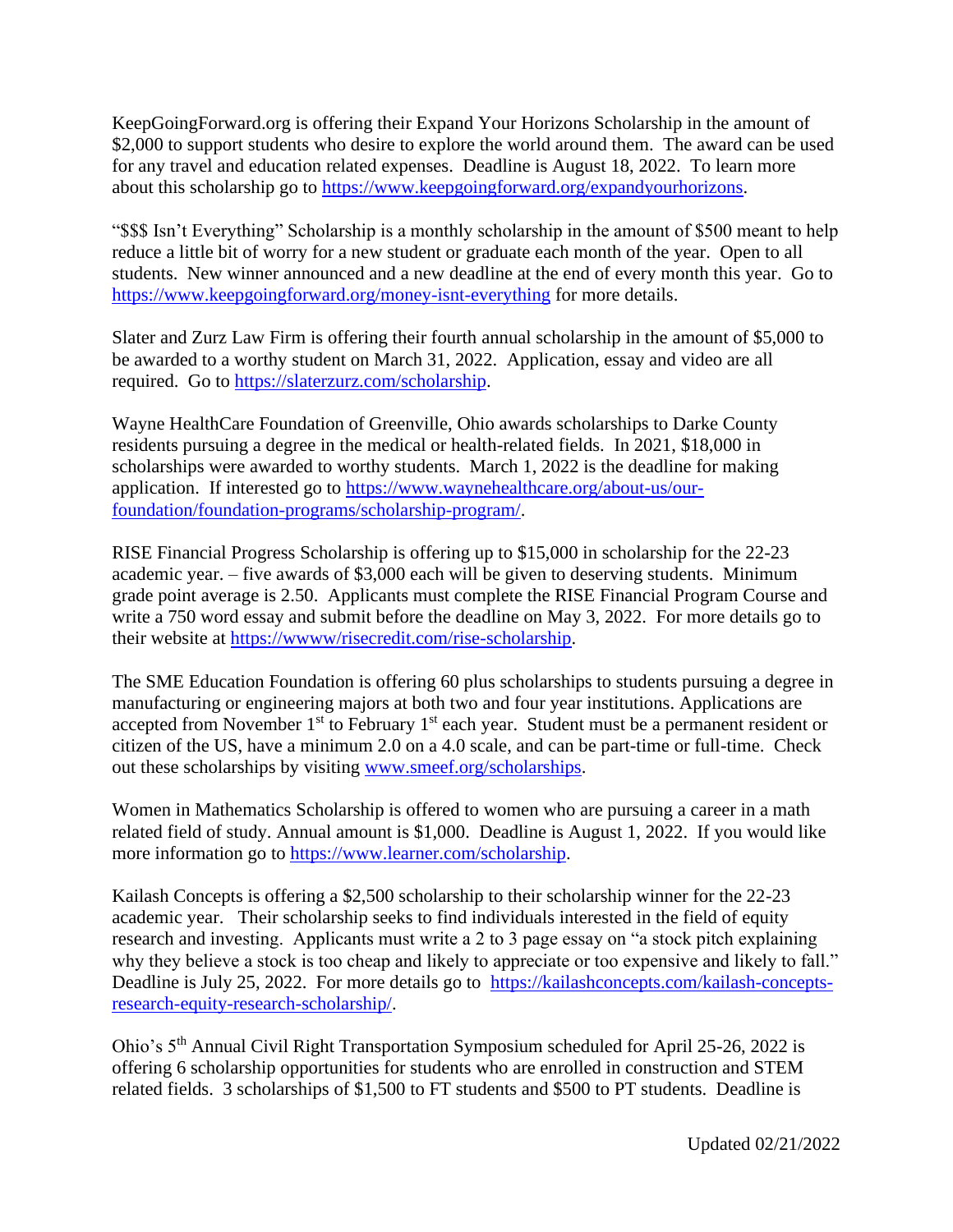March 7, 2022. Application and guidelines are available by going to [www.transportation.ohio.gov/odotcilvilrights.](http://www.transportation.ohio.gov/odotcilvilrights)

Equipment Leases Inc., one of the premier equipment-leasing firms in the US is proud to offer a  $$1,000$  scholarship – not just one time a year, but two times a year. Deadline is February 15<sup>th</sup> and September  $15<sup>th</sup>$ . Student will need to write an 800 to 1,500 word essay that explains "if you owned a business tell us how you would treat employees, vendors, suppliers and customers? What kind of corporation would it be and what assets or skills would you be able to bring to the industry to make it successful?" If interested go to [https://equipmentleases.com/about](https://equipmentleases.com/about-us/college-scholarship/)[us/college-scholarship/.](https://equipmentleases.com/about-us/college-scholarship/)

The Horatio Alger Association is offering the Horatio Alger Warren Webster Scholarship to students who meet the following criteria: have complete high school; resident of Ohio and attending Edison state Community College, Rhodes State, Apollo Career Center, UNOH, or Hobart Institute of Welding for the 21-22 academic year; display integrity and perseverance in overcoming adversity; exhibit a strong desire to pursue and complete an associate's degree or certificate in one of the following areas: manufacturing/production/welding technology, engineering, graphic design, sales/marketing, business administration and/ construction trades; student must demonstrate critical financial need by being Pell eligible; under the age of 30 and a US citizen. 500 scholarships up to \$2,500 will be given away to qualifying students. Priority deadline is July  $15<sup>th</sup>$  of each year. For further information on this particular scholarship go to [https://scholars.horatioalger.org/about-our-scholarship-programs/technical/.](https://scholars.horatioalger.org/about-our-scholarship-programs/technical/)

The Earnest Scholarship Fund is giving away fifty \$5,000 awards to deserving students who need money to pay for their college expenses for the 21-22 academic year. Funds can be used for books, tuition and more. Deadline is January 31, 2022 and June 30, 2022. Student must be enrolled full-time at an accredited US college or university. No GPA or major requirements. For more details go to [https://www.earnest.com/student-loans/scholarship.](https://www.earnest.com/student-loans/scholarship)

The Alex Gierbolini Scholarship is designed to provide financial support and encouragement to student who are committed to pursuing their educational goals. Amount - \$1,000. Deadline date is March 1, 2022. It will be awarded annually. A 700 to 850 word essay is required addressing the following subject: "How health and education can impact yourself and others?" For more details visit [https://alexgierbolinischolarship.com/.](https://alexgierbolinischolarship.com/)

United Yacht Sales is offering their annual \$1,500 scholarship again for the 22-23 award year. Deadline is December  $31^{st}$ . Applicants will need to write a 500 to 1,000 word essay answering the following topic: "Elaborate on a time in your life where you have had to do the right thing, even when it's been hard." To make application go to [https://www.unitedyacht.com/Scholarship.](https://www.unitedyacht.com/Scholarship)

The Barry Goldwater Scholarship and Excellence in Education Foundation offers a number of scholarships to students in an assortment of majors. Visit<https://scholarshipamerica.org/> for more details about each of the scholarship that are offered to students.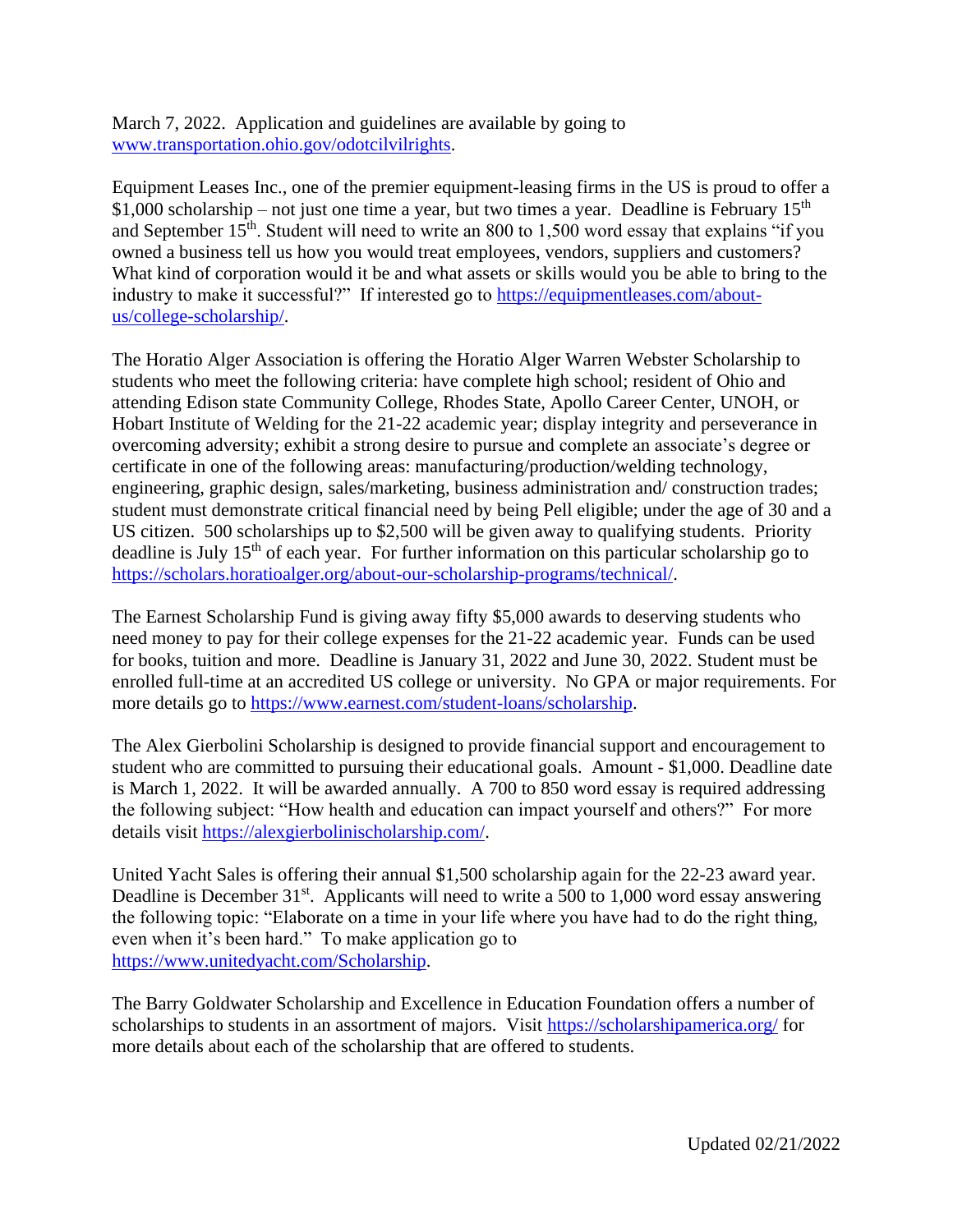The William D. King Scholarship is intended to help students who are talented but do not have the money to fund their dream of attending a school of higher education. Scholarship amount is \$1,000 and the deadline is June 30, 2022. Applicants will need to write a  $700 - 850$  word essay on "What has been the most challenging event in your life, and how did you deal with it and progress?" Go to [https://williamdkingscholarship.com/.](https://williamdkingscholarship.com/)

The Vito Proietti Scholarship is a highly acclaimed and prestigious fellowship awarded each year to a scholar who have the mindset and potential to come up with path-breaking innovations and also revolutionize the present global scenario. An essay is required. Scholarship amount is \$1,000 and the deadline is March 1, 2022. For more details go to [https://nitoproiettischolarship.com/.](https://nitoproiettischolarship.com/)

It is the goal at Psychology.org to bridge the financial gap between students and the career of their dreams to they have provided a resource to help psychology majors in looking for scholarship offers. Go to [https://www.psychology.org/scholarships/.](https://www.psychology.org/scholarships/) Certain requirements may apply. Various deadline dates may be applicable.

Education Dynamics is offering an annual scholarship in the amount of \$500 to students studying to be medical assistants. It's an essay contest that requires applicants to submit an essay on "Inspiration can come from anywhere – a teacher, a friend, a positive or negative experience. What inspired your choice to become a medical assistant?" For more details about the scholarship, go to [https://www.myscholarship.app/medical-assisting-scholarship/rules.](https://www.myscholarship.app/medical-assisting-scholarship/rules)

The Allen Endowment is again offering their annual scholarship to female students which ranges in award amounts from \$500 to \$1,000. Deadline is April 30, 2022. Applications are available in the Office of Student Affairs at ESCC (Piqua Campus only).

The Greater Ohio Valley Chapter of Women in Defense announces their 2021 Science, Technology, Engineering and Mathematics (STEM) Scholarship program. This program supports female military members, local high school students, college students and career professionals who are pursuing degrees/certifications in the STEM fields and who have aspirations to work in the Defense Industry. Deadline date March 31, 2022. Award amounts vary from \$1,000 to \$2,000. The application and further details can be found by going to [https://forms.gle/MikLJZoSuiNo9sDx9.](https://forms.gle/MikLJZoSuiNo9sDx9) Any questions can be directed to [scholarship@greaterohiovalleywid.com.](mailto:scholarship@greaterohiovalleywid.com)

Cancer Horizons has created an annual scholarship in the amount of \$1,000 to support those who have been affected by cancer and who are working diligently toward a college education. Deadline is September 15<sup>th</sup> each year. The applicant must be someone who is a current cancer patient or who has recovered from cancer or you are actively performing a role to help those affected by cancer in your personal and/or academic life. Essay topic is provided by going to [https://www.cancerhorizons.com/cancer-horizons-college-scholarship/.](https://www.cancerhorizons.com/cancer-horizons-college-scholarship/)

True Eye Experts has launched an annual college Scholarship in the amount of \$1,000. Deadline is March 31, 2022. Applicants will need to write a 500 word essay explaining "What's your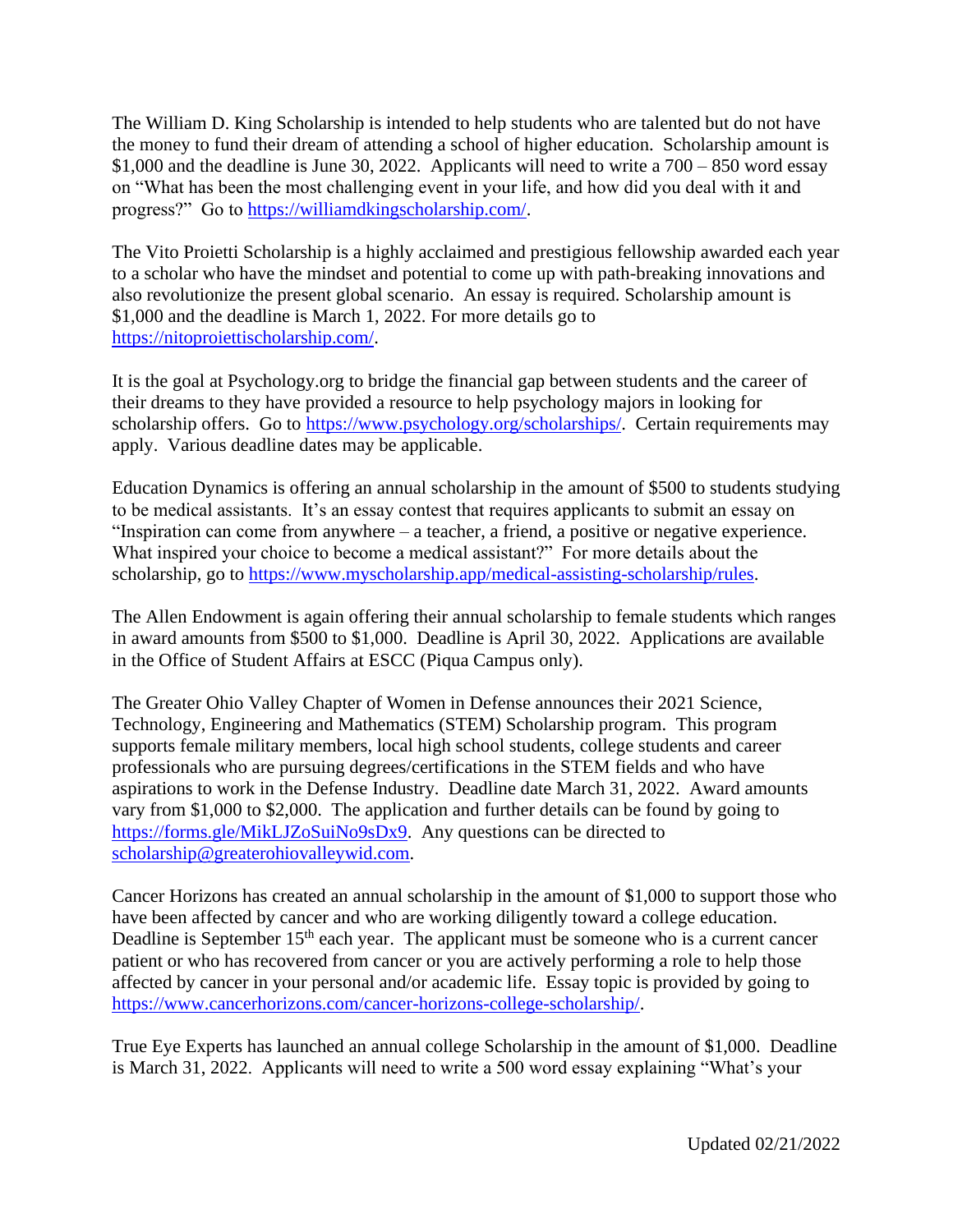vision for the future and how will your college experience play a role in your impact?" For more details about their offering go to [https://trueeye.com/scholarship.](https://trueeye.com/scholarship)

The Community Foundation of Shelby County, Ohio administers 6 scholarship programs for students enrolled in medical majors. Three scholarships are for Registered Nursing students, one is for students in Respiratory Therapy (or closely related field) and another is for those students majoring in any medical or health program. Deadline is June 3, 2022. Students must be one year removed from high school and past the college freshman status to apply. Past recipients and applicants are welcome to apply. More details can be found at [www.commfoun.com.](http://www.commfoun.com/)

My Creative Shop wants to help students with their college expenses by offering an annual \$1,000 scholarship with a deadline of April  $1<sup>st</sup>$ . As part of the requirements for the application students must submit "an example of how you've used your creative thinking skills to reach a personal goal." Presentation can be via any medium that you think best presents your story. For more details visit [https://www.mycreativeshop.com/scholarship.](https://www.mycreativeshop.com/scholarship)

Buckfire Law has announced the third annual Buckfire & Buckfire, P.C. Paralegal Scholarship Program for the 22-23 award year. Award amount is \$1,000. Applicants must be enrolled in a paralegal program to make application for the scholarship. To apply for the scholarship or for more information, visit [https://buckfirelaw.com/scholarships/paralegal/.](https://buckfirelaw.com/scholarships/paralegal/) Deadline is October 1, 2022. A 500 to 750 word essay describing your educational career and goals is required along with an official copy of your college transcript.

The Wilson Health Medical Group in Sidney, Ohio is offering the Wilson Health Auxiliary Scholarship where they will be awarding five \$500 scholarships to student from Shelby County who are planning on enrolling in a medical profession or is already enrolled in a medical profession (nursing, physical therapy, respiratory care, pharmacy, medicine, medical technology, etc.). Deadline is April  $10<sup>th</sup>$  of each calendar year. To make application go to [www.wilsonhealth.org/careers/auxiliaryscholarship.](http://www.wilsonhealth.org/careers/auxiliaryscholarship)

Homelight is desirous of changing the face of the real estate industry. We want to support likeminded students who share a passion for improving the world of real estate. That's why we're offering a \$1,000 scholarship to talented students who hold an interest in designing homes, building homes, placing people in homes, combating homelessness, or studying the housing market. We want to help you fund your education. Eligible areas of study include interior design, architecture, construction, urban planning, real estate, business, social work, criminal justice, psychology, economics or sociology. A short essay is required on a given topic. Deadline is April 15, 2022 for fall semester 2021 and November 15, 2022 for spring semester 2022. For more details, go to [https://www.homelight.com/scholarship/.](https://www.homelight.com/scholarship/)

The Marcus Joseph Debaise Scholarship is the amount of \$1,000 was created to help one student defray the high cost of university tuition. Applicants will be required to submit a 700-800 word essay answering the following question: What is your best solution for resolution of the student loan debt crisis? Deadline is March 1, 2022. For more details check out their website at [https://marcusjosephdebaisescholarship.com/.](https://marcusjosephdebaisescholarship.com/)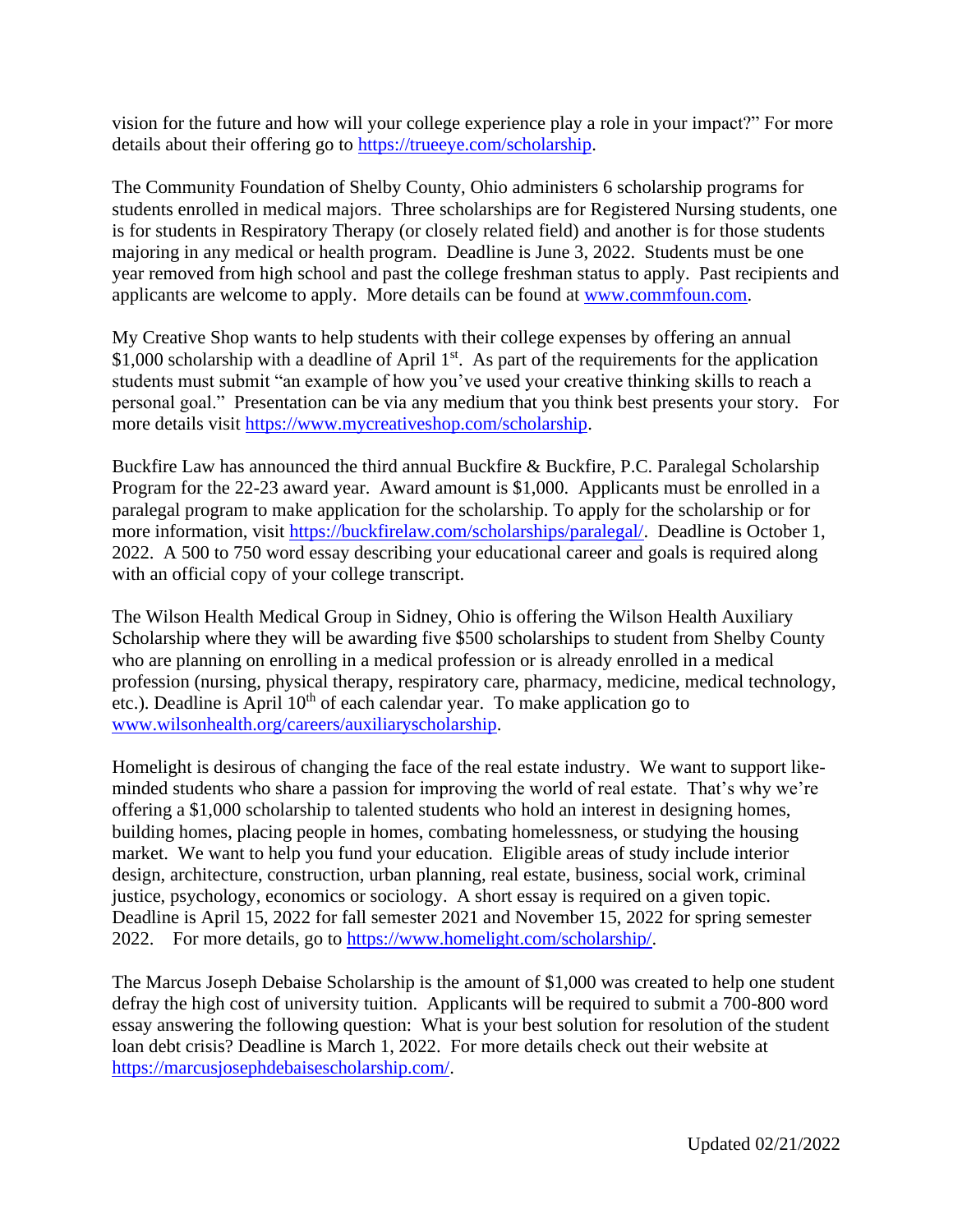Mattress Advisor has comprised a list of various scholarships in the amount of \$1,000 that they offer to students pursuing a post-secondary degree. Deadline is March  $20<sup>th</sup>$  of each year. To view these scholarships go to [https://www.mattressadvisor.com/sleep-scholarships/.](https://www.mattressadvisor.com/sleep-scholarships/)

The Sam Haskell Scholarship is offering annually \$1,000 to a student who wants to further their education, but may not have the financial means. Applicants will need to write a 500 word or less essay on a given topic and submit by March 1, 2022. More details can be found by going to [www.samhaskellscholarship.com.](http://www.samhaskellscholarship.com/)

The Little Bundle Supermom Scholarship will be awarding \$2,000 to a college student and \$1,000 to a high school student pursuing college either to a single mom or to the dependent student of a single mom. Every 6 months a scholarship is given away. Deadline dates are June  $30<sup>th</sup>$  and December  $31<sup>st</sup>$  of each year. This scholarship is meant to be a tribute to so many incredible moms out there who sacrifice for their children. More details can be found by going to [www.littlebundle.com.](http://www.littlebundle.com/)

The Little Bundle Superdad Scholarship will be awarding \$2,000 to a college student and \$1,000 to a high school student pursuing college either to a single dad or to the dependent student of a single dad. Every 6 months a scholarship is given away. Deadline dates are June  $30<sup>th</sup>$  and December  $31<sup>st</sup>$  of each year. More details about this scholarship can be found out by going to [https://littlebundle.com/pages/superdad-scholarship.](https://littlebundle.com/pages/superdad-scholarship)

Mandour Law & Associates is offering a \$2,500 scholarship to a high school senior or a currently enrolled student in college for the 22-22 award year. Deadline is June 15, 2022. Their desire is to help alleviate whatever financial burdens may stand in the way of a student thriving, not just surviving. A 500 word essay is required on the topic "What will be your trademark? In other words, what will you be known for when your career is over?" For more details, go to their website at [https://www.mandourlaw.com/trademark-scholarship/.](https://www.mandourlaw.com/trademark-scholarship/)

Birth Injury Lawyers Group is offering a \$2500 scholarship to students who have been diagnosed with cerebral palsy. Applicants will need to write an essay on the topic: "How has cerebral palsy affected your educational goals and how will this scholarship money help you in reaching your academic goals?" Deadline is June 15, 2022. Go to [https://birthinjurylawyer.com/cerebral-palsy](https://birthinjurylawyer.com/cerebral-palsy-lawyer/scholarship/)[lawyer/scholarship/.](https://birthinjurylawyer.com/cerebral-palsy-lawyer/scholarship/)

The Lawyers of Distinction is offering a \$1,000 scholarship which was founded to help college students achieve their dream of attending college or university of their choice. Deadline is March 1, 2022. Student will need to write a 600 word essay answering the question, "Describe a time when you made a significant contribution to others in which the greater good was your focus. Please discuss the challenges and rewards involved with your contribution." For more information, visit [https://www.lawyersofdistinctionscholarship.com/.](https://www.lawyersofdistinctionscholarship.com/)

The Banks Family Education Fund was established to offer scholarships to students interested in the great outdoors, wildlife and conservation and giving these individuals the opportunity to further their education. This fund offers this scholarship twice a year with deadline dates March  $30<sup>th</sup>$  and September  $30<sup>th</sup>$  of each year. Applicants need to maintain a cumulative GPA of 3.0.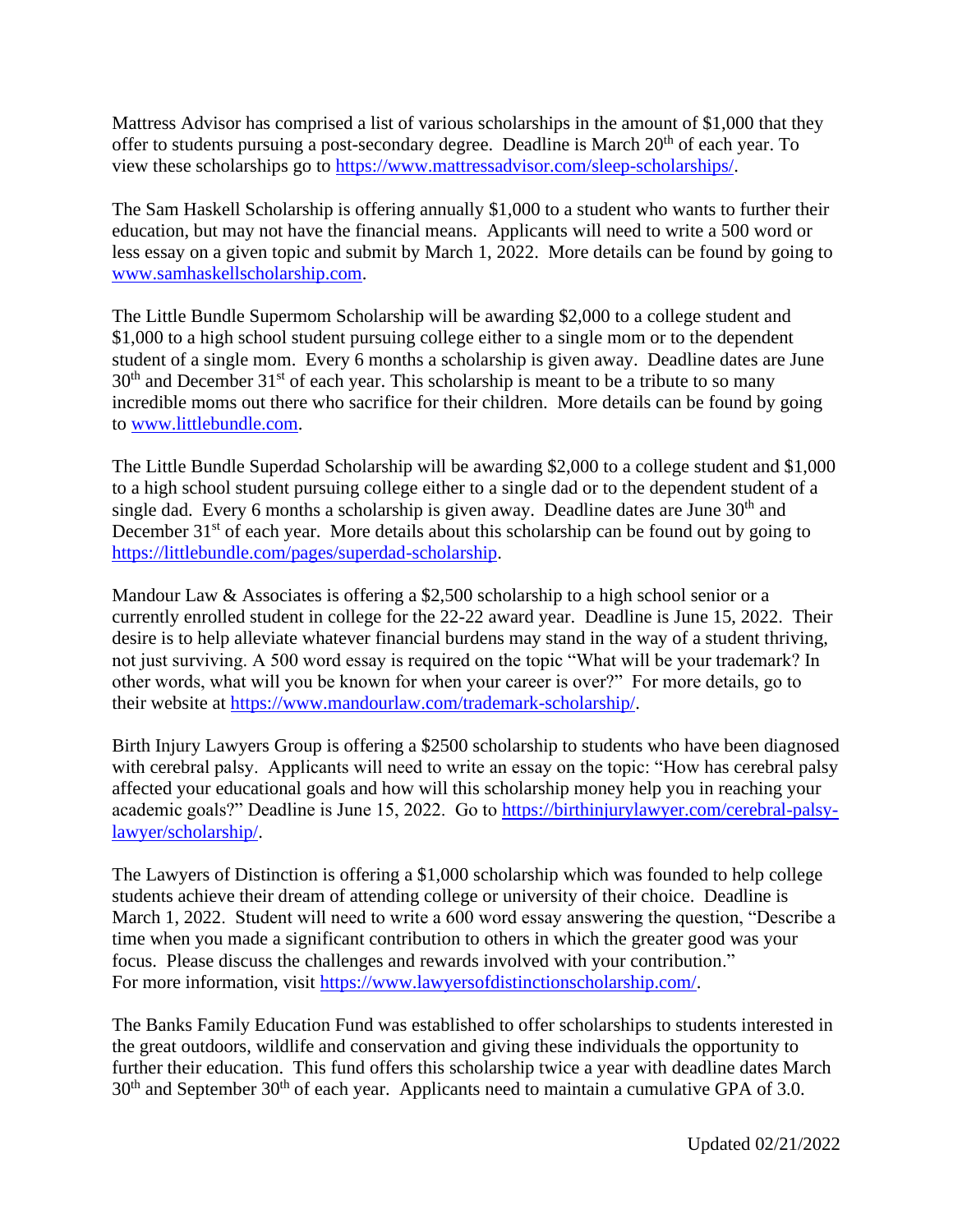Applicants will be required to submit a minimum 750 word essay that expresses your appreciation of the outdoors, wildlife and conservation. If you would like more information go to [https://fishndans.com/banks-family-fund/.](https://fishndans.com/banks-family-fund/)

HireAHelper is offering a \$2,000 scholarship to be awarded 4 times throughout the calendar year. Their application dates are as follows: Spring contest cycle is April  $17<sup>th</sup>$  to July  $17<sup>th</sup>$ ; Summer contest cycle is July  $18^{th}$  to October  $14^{th}$ ; Fall contest cycle is October  $15^{th}$  to January  $15<sup>th</sup>$ ; and the winter contest cycle is January  $16<sup>th</sup>$  to April  $16<sup>th</sup>$  of each year. Minimum GPA is 3.40. Applicant must be pursuing a degree that enables you or others in your community to learn a new trade, develop skills and technology, or start a small business related to moving services offered by HireAHelper. If you are interested in knowing more about this scholarship visit [https://www.hireahelper.com/about/scholarships/.](https://www.hireahelper.com/about/scholarships/)

Qualified Hardware is a company that believes that hard work and drive are very important tools to accomplish goals in life. Having been in business for almost 100 years, they are offering a \$1,000 scholarship to be awarded to a FT student who has a 3.0 GPA or higher with no specific major in mind. Applicant will need to write a 1,000 word essay explaining "how your dedication and hard work have impacted your grades and life." Deadline is March 15<sup>th</sup> of each year. For more details visit [https://www.qualifiedhardware.com/scholarship/.](https://www.qualifiedhardware.com/scholarship/)

DirectLoansLenders is offering a \$500 scholarship to be awarded twice a year. Deadline dates are December  $31<sup>st</sup>$  and June  $30<sup>th</sup>$  of each year. Student can be FT or PT. Must have a GPA of 3.0 or higher. Applicants are asked to submit an essay on one of the following topics: "Three things I wish I knew about Money Management before going to college" or "How to skyrocket your chances for succeeding financially while studying." Please visit their website by going to [https://directloanslenders.org/scholarships/.](https://directloanslenders.org/scholarships/)

The Price It Here, Inc. Scholarship is a bi-annual scholarship for \$1,000 for FT students in marketing, business, advertising, sales, business management or related fields of study. Applicants will submit a 1,000 essay answering a series of questions. To see more visit [http://priceithere.com/scholarship.](http://priceithere.com/scholarship) Deadlines are April 1<sup>st</sup> and October 1<sup>st</sup> of each calendar year.

Self-Publishing School is offering a \$1,000 scholarship to a FT student of any major and with a GPA of 2.5 or higher. Deadline is February  $21<sup>st</sup>$  of each year. A 500 word maximum essay is required written on any subject matter. For more details about this scholarship offering go to [https://self-publishingschool.com/scholarship/.](https://self-publishingschool.com/scholarship/)

Responsify, an innovative marketing strategy company focused on transforming businesses and strengthening customer relations is again offering their annual \$1,000 scholarship. No GPA is required. Applicants will write an 88 to 1,000 word essay answering a couple of questions. Deadline is October 5<sup>th</sup> of each year. For more details about the scholarship go to [https://www.responsify.com/scholarship/.](https://www.responsify.com/scholarship/)

KompareIt is once offering their third annual scholarship in the amount of \$1,000 for students who have lost a parent or guardian as they believe that students who find themselves in this situation deserve an "extra push" in helping them with their education. No minimum GPA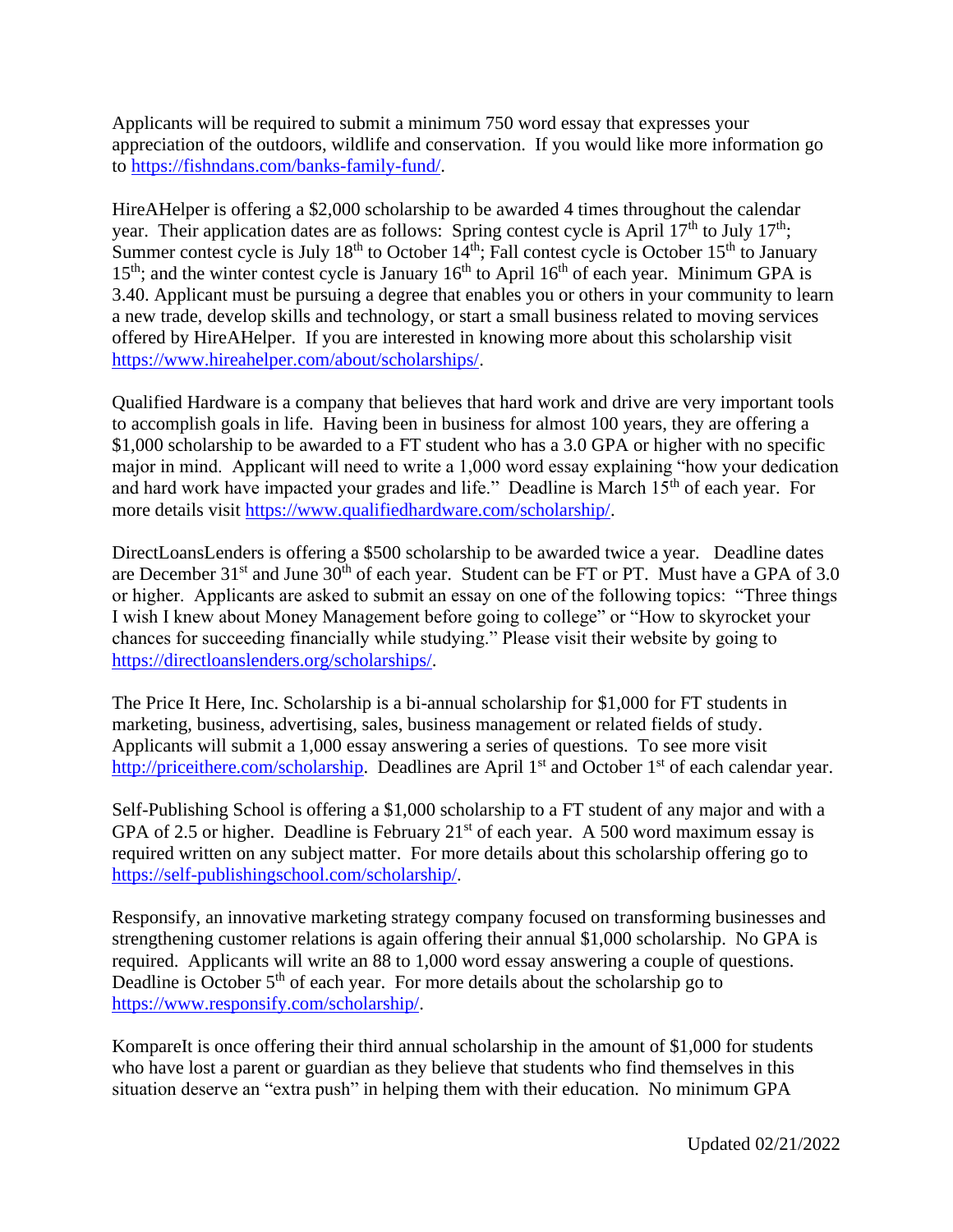required. Applicants will need to write a \$1,000 word essay answering a couple of questions. Deadline is September  $15<sup>th</sup>$  of each year. More information can be found by going to their website at [https://www.kompareit.com/scholarship.html.](https://www.kompareit.com/scholarship.html)

Mattress Nerd has been listening to the many voices of students across the globe who have recently been calling for a change in our living habits and the way that we consume and recycle. They desire to hear from students with a dedication to sustainability and conscientious buying so mankind can build their own knowledge and be a contributor to offering insight on how people can live more environmentally friendly. Hence, the Mattress Nerd's Sustainability Scholarship is being offering in the amount of  $$1,000$  with a deadline of April 1<sup>st</sup> of each year. Applicants must be someone who is promoting positive environmental change. Applicants will be asked to write a 500 to 1,000 word essay answering a couple of questions. To see more information, visit [https://www.mattressnerd.com/scholarship/.](https://www.mattressnerd.com/scholarship/)

LendUP has launched a new scholarship called the LendUp's mission to provide everyone with a path to better financial health. They are offering a \$2,500 scholarship 4 times a year to students who possess a 3.0 or greater GPA. An essay on a select topic must be submitted by December 31, March 31, June 30 and September 30 of each year. A winner will be chosen on the overall strength of their essay and application materials. To research this scholarship further, visit [www.lendup.com/scholarship.](http://www.lendup.com/scholarship)

Rustica is offering two \$2,500 – one to be given for fall semester and one for the spring semester. Deadline for fall is July  $1<sup>st</sup>$  and the deadline for spring is December  $1<sup>st</sup>$  of each year. Applicants will need to write an essay on the following topic: "Every day Rustica takes three large dump trailers full of hardwood sawdust to the organic dump fields. What product can be created as a byproduct of this sawdust instead of the dust being hauled away? More details can be found at [https://rustica.com/rustica-scholarship/.](https://rustica.com/rustica-scholarship/)

College Ave Student Loans is offering a \$1,000 scholarship every month. What a great way to pay for college!!! Enter by visiting [www.collegeavestudentloans.com/scholarship.](http://www.collegeavestudentloans.com/scholarship)

Set up an account at [www.salliemae.com/ohio](http://www.salliemae.com/ohio) and have the opportunity to view 5 million scholarships awarding up to \$24 billion in free money. Your free registration allows you to enter the \$1,000 Plan for College Sweepstakes.

We Mount TVs is again offering their annual \$1,000 scholarship to a full-time student enrolled at an accredited institution of higher learning. A 1,000 word essay is required by answering a few questions. September  $5<sup>th</sup>$  of each year is the deadline. To view more, go to [https://wemounttvs.com/scholarship/.](https://wemounttvs.com/scholarship/)

Sygma Technology is once again promoting their scholarship awarded to minority students in STEM programs of study. Scholarship amount is \$1,000 and the deadline date is August  $15<sup>th</sup>$  of each year. Applicants will need to write a 1,000 word essay answering a couple of questions. GPA must be 3.0 or higher. To find out more about this scholarship please visit their website at [www.sygmatechnology.com/scholarship.](http://www.sygmatechnology.com/scholarship)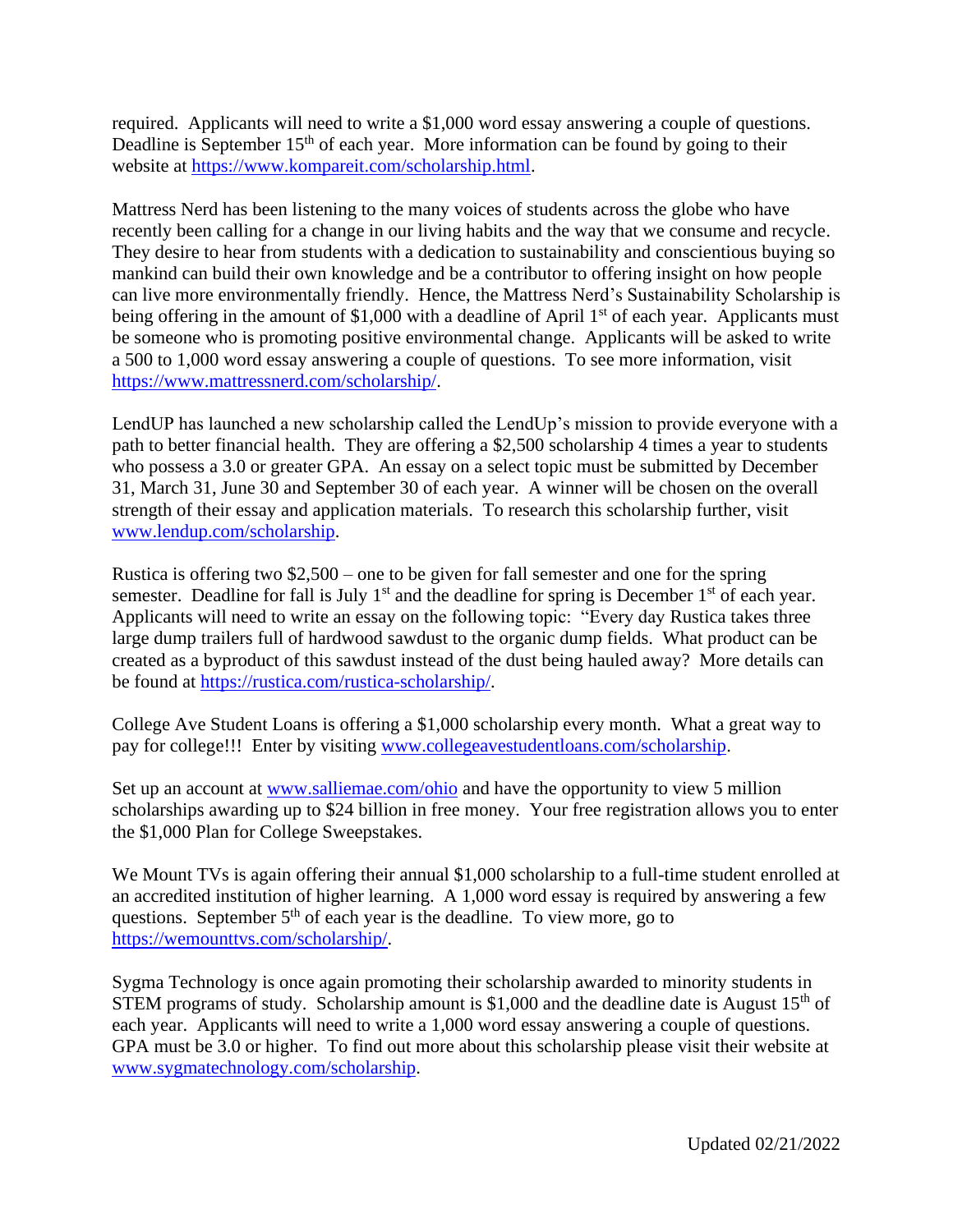Home Theaters Direct provides consumers with the state of art entertainment technology and is offering a \$1,000 scholarship to a full-time student enrolled at any accredited college/university. Applicants will need to write a 1,000 word essay answering the following question: "What innovations do you predict will occur with entertainment technology?" Deadline is September 1st of each year. To view more information about this scholarship, go to [https://hometheatersdirect.com/scholarship/.](https://hometheatersdirect.com/scholarship/)

The Life Coach Spotter Scholarship is again being offered to students who are benefitted from life coaching. Life has many lessons to teach us and many of these lessons come in the form of setbacks, challenges and hurdles that we have to overcome. Overcoming those challenges teaches us that we can find new ways to reach our goals and find our way. Hence, the reason for the \$1,000 scholarship offered annually with a deadline date of August  $1<sup>st</sup>$ . Student must be fulltime. Applicant will need to write a 1,000 to 1,500 word essay about "a personal story of the biggest challenge you've had to overcome in your life." For more details about this opportunity go to [http://www.lifecoachspotter.com/scholarship/.](http://www.lifecoachspotter.com/scholarship/)

DaVinci Body Sculpting is again offering The DaVinci Body Sculpting Women in Stem Scholarship for full time female students who have a passion for science and technology. Amount is \$2,500 and the deadline is April 30, 2022. A 1,000 to 1,500 word essay is required answering a couple of questions. For more details, visit [https://davincibody.com/scholarship/.](https://davincibody.com/scholarship/)

Course Hero is offering a number of excellent scholarships for students in this 2021-2022 academic year. You can visit their website and explore the many opportunities afforded to you to ease the burden of college expenses. Please go to https://www.coursehero.com/scholarships/

Brain Cradle offers their Technology Scholarship once a year with a deadline date of January 1<sup>st</sup> of each year. They are a technology who specializes in creating platforms for learning. Scholarship amount is \$2,000. Applicants will need to write a 600 to 800 word essay exploring "how you have overcome something challenging in your life which has enabled you to where you are today." To apply go to [http://www.braincradle.com/](http://www.braincradle.com/scholarship.html) [scholarship.html.](http://www.braincradle.com/scholarship.html)

Advance Point Capital is offering a \$1,000 scholarship to a student that is passionate about financial literacy along with controlling their financial indebtedness. Applicants will write a 1,000 essay on a given topic available on their website. Deadline is August  $1<sup>st</sup>$  of each year. Visit <https://advancepointcap.com/advancepoint-capital-scholarship/> for more details about their scholarship.

Coleman Furniture, one of the largest online furniture retailers is proud to offer the Coleman Furniture Design Scholarship in the amount of \$1,000 to be awarded to a student in the fall semester and to a student in the spring semester. Students whose majors include interior design, furniture design or business majors are eligible to apply. Applicants will need to write a 500 word essay explaining "what inspired you to choose your major and how you hope to apply the skills you're learning after you graduate." Go to [https://colemanfurniture.com//cms/coleman](https://colemanfurniture.com/cms/coleman-furniture-design-scholarship)[furniture-design-scholarship.](https://colemanfurniture.com/cms/coleman-furniture-design-scholarship)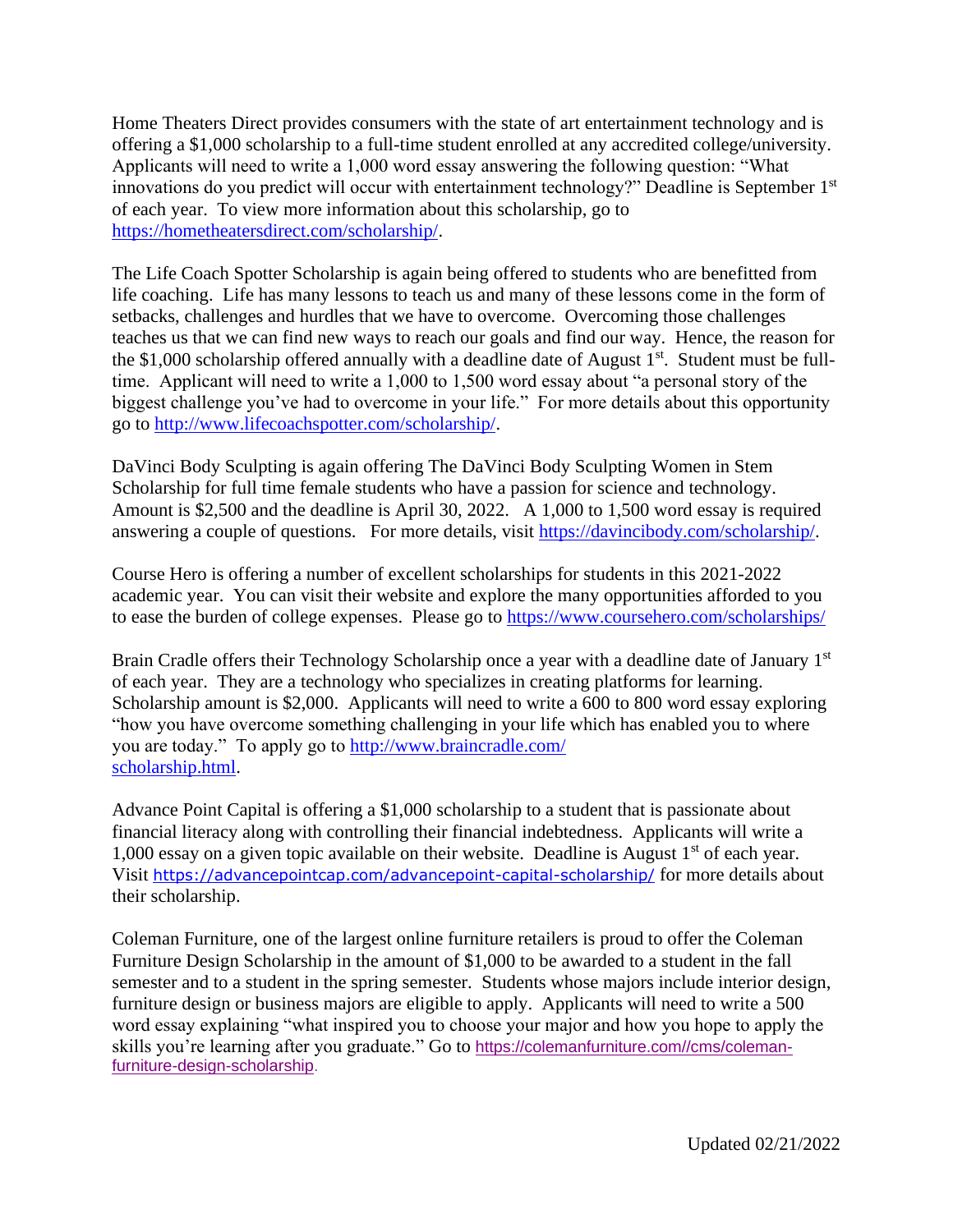ABC Fundraising has helped thousands of organizations around the country raise funds for various endeavors. It is now their opportunity to give back to students with their annual \$1,500 scholarship. Deadline is June  $30<sup>th</sup>$  each year. Applicants will need to write an 800 to 1,000 word essay answering a few questions. Visit their website at [https://www.abcfundraising.com/college](https://rosecatabc123-dot-yamm-track.appspot.com/Redirect?ukey=1rq4973bGCIEYE3bhwWO1eTs9QV17CLZx_0OwhcHeF7o-0&key=YAMMID-44280508&link=https%3A%2F%2Fwww.abcfundraising.com%2Fcollege-scholarship)[scholarship.](https://rosecatabc123-dot-yamm-track.appspot.com/Redirect?ukey=1rq4973bGCIEYE3bhwWO1eTs9QV17CLZx_0OwhcHeF7o-0&key=YAMMID-44280508&link=https%3A%2F%2Fwww.abcfundraising.com%2Fcollege-scholarship)

Medical Billing Service Review awards an annual scholarship in the amount of \$1,000 to a student who can best write about their passion for health and technology and how these subjects could lead us into the future. Applicants will need to write a \$1,000 word essay answering selected questions. Deadline is June 1st of each year. For more details visit [https://medicalbillingservicereview.com/health-and-technology-scholarship/.](https://medicalbillingservicereview.com/health-and-technology-scholarship/)

The Data Group has once again made their \$1,000 scholarship amount available to students. No specific major is required, however, student must have a passion for technology and wish to work with technology in the future. An 800 to 1,000 word essay is required on a given topic. Deadline is November  $1<sup>st</sup>$  annually. More details can be found by going to [https://thedatagroup.com/scholarship/.](https://thedatagroup.com/scholarship/)

The Karl Jobst DDS Scholarship for \$1,000 is once again being offered to a college student of any major. Student will write an essay on the subject: "The changes that you hope the US education system makes for college students." Deadline to apply is November 1, 2021. For more details visit [http://www.karljobstddscharity.com.](http://www.karljobstddscharity.com/)

Ownage Pranks, an entertainment website has launched a scholarship in the amount of \$1,000 to be given away twice annually. They believe that laughter is the best medicine. They were established to make others laugh and have fun through harmless pranks. Applicants will submit a 3-5 minute comedic video that best showcases their talents. Video could be improv, a skit or a comedic storytelling. Full details can be found at [https://www.ownagepranks.com/scholarship/.](https://www.ownagepranks.com/scholarship/) Deadline is May 31 and December 31 of each year.

The Community Foundation of Shelby County is offering three scholarships to students enrolled in medical majors. The Catherine Moloney Nursing Scholarship and the William and Bonnie Swonger Scholarship are for Nursing students and the Medical and Health Professions Scholarship is for students majoring in any medical or health program. Deadline is May 30, 2022 and the scholarship application can be found at [www.commfoun.com.](http://www.commfoun.com/)

Credit Sesame is awarding \$2,500 in college scholarships (two times a year) to students passionate about learning and achieving financial health. It is called "The Financial Literacy Scholarship." Student must have a 3.0 GPA or higher. Deadlines are April  $30<sup>th</sup>$  and October  $30<sup>th</sup>$ of each year. For more information go to [https://www.creditsesame.com/scholarship/.](https://www.creditsesame.com/scholarship/)

Alliance Recruitment Agency is offering a \$1,000 scholarship to full time students interested in pursuing a real estate degree. **There are more scholarships available in other career paths.** Students must have a GPA of  $\overline{3.0}$  or higher. Deadline is May  $15<sup>th</sup>$  of each year. Students will be required to write a 1500 to 2000 word essay on a given topic. For more details visit their website by going to [https://www.alliancerecruitmentagency.com/real-estate-scholarship-program/.](https://www.alliancerecruitmentagency.com/real-estate-scholarship-program/)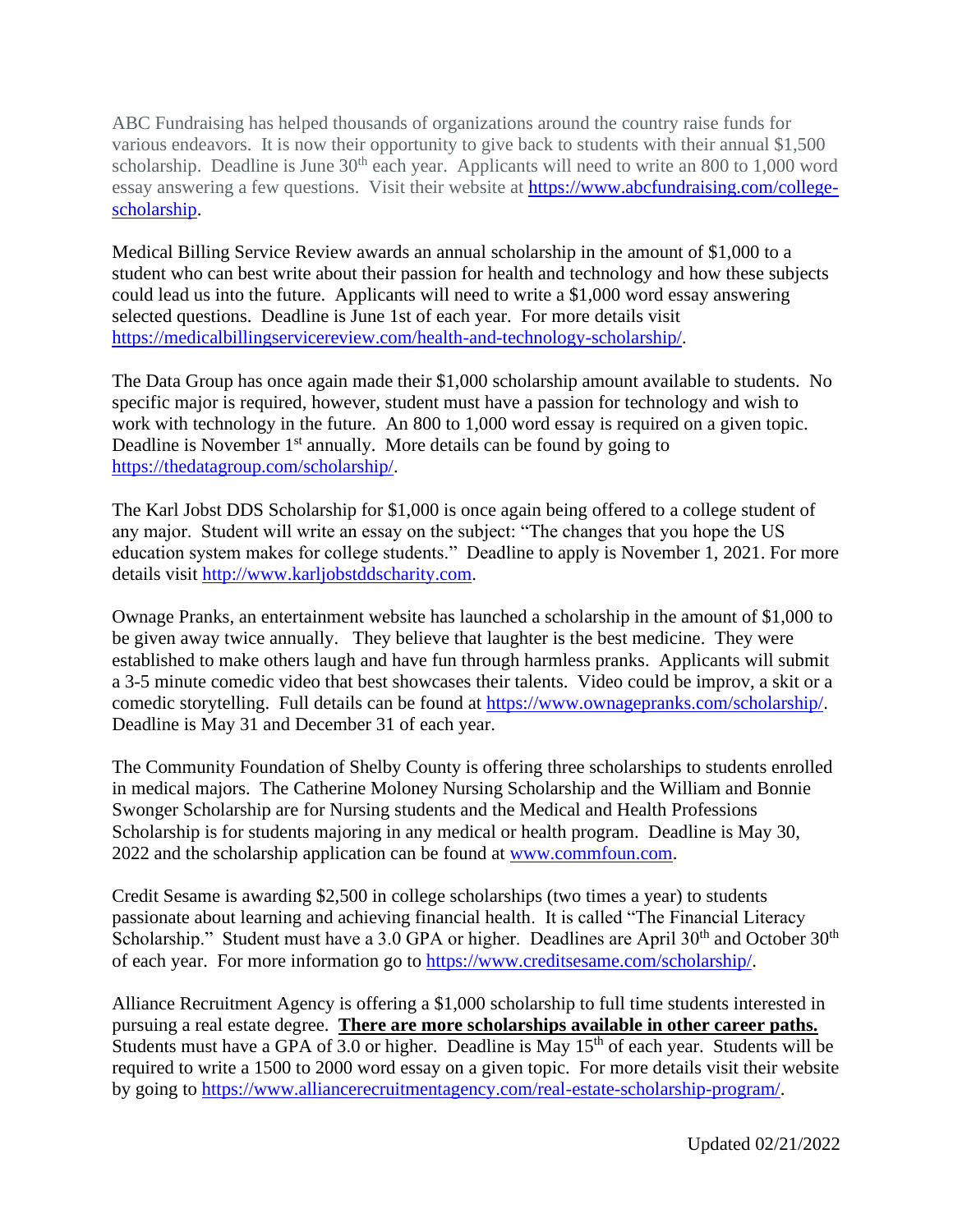Game Authority recognizes how important gaming is in the learning experience from an early age all the way into the college experience. They are offering a \$1,000 scholarship to a full time student. Deadline is April 15, 2022. Applicants will need to write a 2,000 word essay answering a series of questions. For more information, go to their website at [https://gameauthority.org/scholarship/.](https://gameauthority.org/scholarship/)

Cocodrie Fly Fishing (CFF) is offering a quarterly scholarship in the amount of \$1,500 to student from any major. Applicants will be required to write a 1,500 word essay on one of the prompts on their website. Deadline dates are March 30, 2022, June 30, 2022, September 30, 2022 and December 31, 2022. For more details, please view at [https://cocodrieflyfishing.com/foundation](https://cocodrieflyfishing.com/foundation-award/)[award/.](https://cocodrieflyfishing.com/foundation-award/)

Losing a loved one at a young age can be very difficult, and it can have a profound influence on our future lives. Perfect Memorials want so help students who have experienced a personal loss take the next step in their lives. Their "Living with Loss" Scholarship will award a college student a \$1,000 scholarship in the 2021-2022 academic year. Deadline is April 30, 2022. A 750 word essay is required discussing "a personal loss that you've experienced and how death has affected your life and your future plans." For more details about the scholarship visit [https://www.perfectmemorials.com/blog/the-perfect-memorials-living-with-loss-scholarship/.](https://www.perfectmemorials.com/blog/the-perfect-memorials-living-with-loss-scholarship/)

Study.com Scholarship for African Americans provides an annual \$500 award to a student of African American descent who is pursuing their undergraduate college degree in any field of study. Deadline is April 1, 2022. Go to<https://studyco.wufoo.com/forms/p1nbj15h1kq954r/> for more details.

Study.com Scholarship for Hispanics provides an annual \$500 award to a student of Hispanic descent who is pursuing their undergraduate degree in any field of study. Deadline is April 1, 2022. Go to<https://studyco.wufoo.com/forms/p1nbj15h1kq954r/> for more details.

Study.com believes that every student has the right to an affordable and high quality education, and that is especially true for active members of our military or former members of the military. Annual award amount is \$500. Deadline is April 1, 2022. For more details visit their website at [https://studyco.wufoo.com/forms/p1nbj15h1kq954r/.](https://studyco.wufoo.com/forms/p1nbj15h1kq954r/)

Study.com will award an annual \$500 scholarship to the spouse of a military member either on active duty or a veteran. The spouse must be pursuing a BA degree and all areas of study will be considered. Deadline is April 1, 2022. To make application go to [https://studyco.wufoo.com/forms/p1nbj15h1kq954r/.](https://studyco.wufoo.com/forms/p1nbj15h1kq954r/)

Study.com is offering an annual award of \$500 to a female pursuing an associate's or bachelor's degree in an engineering related field of study. Deadline is April 1, 2022. For more details go to [https://studyco.wufoo.com/forms/p1nbj15h1kq954r/.](https://studyco.wufoo.com/forms/p1nbj15h1kq954r/)

Study.com will award an annual scholarship in the amount of \$500 to a female student who is pursuing an associate's or bachelor's degree in science, biology, physical science, social science,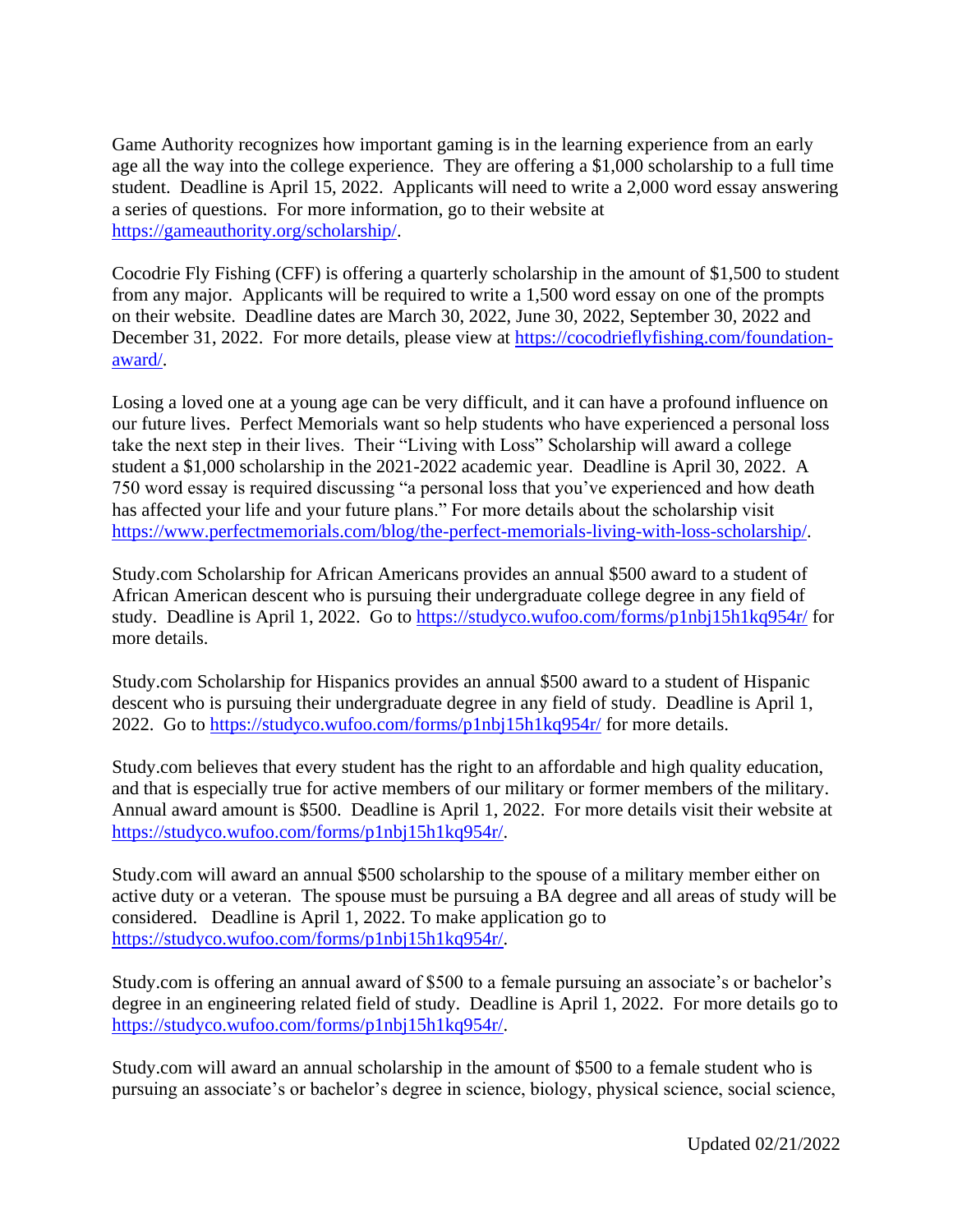chemistry or physics. Deadline is April 1, 2022. To see more information go to their website at [https://studyco.wufoo.com/forms/p1nbj15h1kq954r/.](https://studyco.wufoo.com/forms/p1nbj15h1kq954r/)

Study.com will award an annual scholarship in the amount of \$500 to a female student pursuing an associate's or bachelor's degree emphasizing STEM (Science, technology, engineering and/or mathematics. Deadline is April 1, 2022. For more details go to [https://studyco.wufoo.com/forms/p1nbj15h1kq954r/.](https://studyco.wufoo.com/forms/p1nbj15h1kq954r/)

SeniorLivingHelp.org is offering a \$1,000 Help Your Loved One Scholarship to a student who has helped care for an elderly loved one in their family. They are asking that you share your story with them by answering a few questions about the situation. More details can be found by going to [https://www.seniorlivinghelp.org/senior-living/help-your-loved-one-scholarship/.](https://www.seniorlivinghelp.org/senior-living/help-your-loved-one-scholarship/)

GoTranscript Academic Scholarship Program is offering a \$1,000 scholarship all the way through 2022. Applications are accepted year round. A 500 to 1,000 word essay is required sharing a story about "how language has helped you express your Voice." Further details can be seen at [https://gotranscript.com/scholarship-program.](https://gotranscript.com/scholarship-program)

Chairish is the largest and fastest growing online source for unique furniture, art and décor. Chairish is committed to helping college students achieve their dreams through their \$5,000 scholarship program offered to a student twice a year. Applicants must be majoring in design related fields such as architecture, interior design, landscape architecture or engineering. Deadlines are January 1<sup>st</sup> and June 30<sup>th</sup> of each year. A 500 word essay is required based upon designing your ideal future and what you plan to do in order to achieve that dream. If you are interested in making application, visit [https://www.chairish.com/pages/scholarship.](https://www.chairish.com/pages/scholarship)

Cardinal Digital Marketing is offering two \$500 scholarship awards for the 2019 calendar year. Deadlines are December  $15<sup>th</sup>$  for spring semester 2021 and July  $15<sup>th</sup>$  for the fall semester 2021. Applicants will be required to submit a 1,000 to 2,000 word essay telling us about their entrepreneurial experience and how this scholarship would help achieve more growth for the student and our economy. On details of how to apply please visit [https://www.cardinaldigitalmarketing.com/cardinal-digital-marketing-scholarship-fund/.](https://www.cardinaldigitalmarketing.com/cardinal-digital-marketing-scholarship-fund/)

Mr. Marketing is a SEO and marketing automation software firm specializing in growing franchise and multi-location companies assisting their clients to bring their vision to the web, reduce their advertising costs, increase their leads and engage new clients. Students will be required to submit a 1,000 word article on a given subject. Deadline is December 20<sup>th</sup> of each year. More information can be found by going to [https://www.mrmarketingres.com/scholarship/.](https://www.mrmarketingres.com/scholarship/)

The Jack Kent Cooke Foundation has been promoting its scholarship for **transfer** students to attend 4 year institutions for basically a full ride. It is extremely competitive for high-achieving students, however, it can also pay big dividends. Students can receive up to \$40,000 per year to pursue their academia in order to attend some of the nation's best 4 year colleges and universities. If you want to know more about this scholarship, visit [https://www.jkcf.org/our](https://www.jkcf.org/our-scholarships/)[scholarships/.](https://www.jkcf.org/our-scholarships/)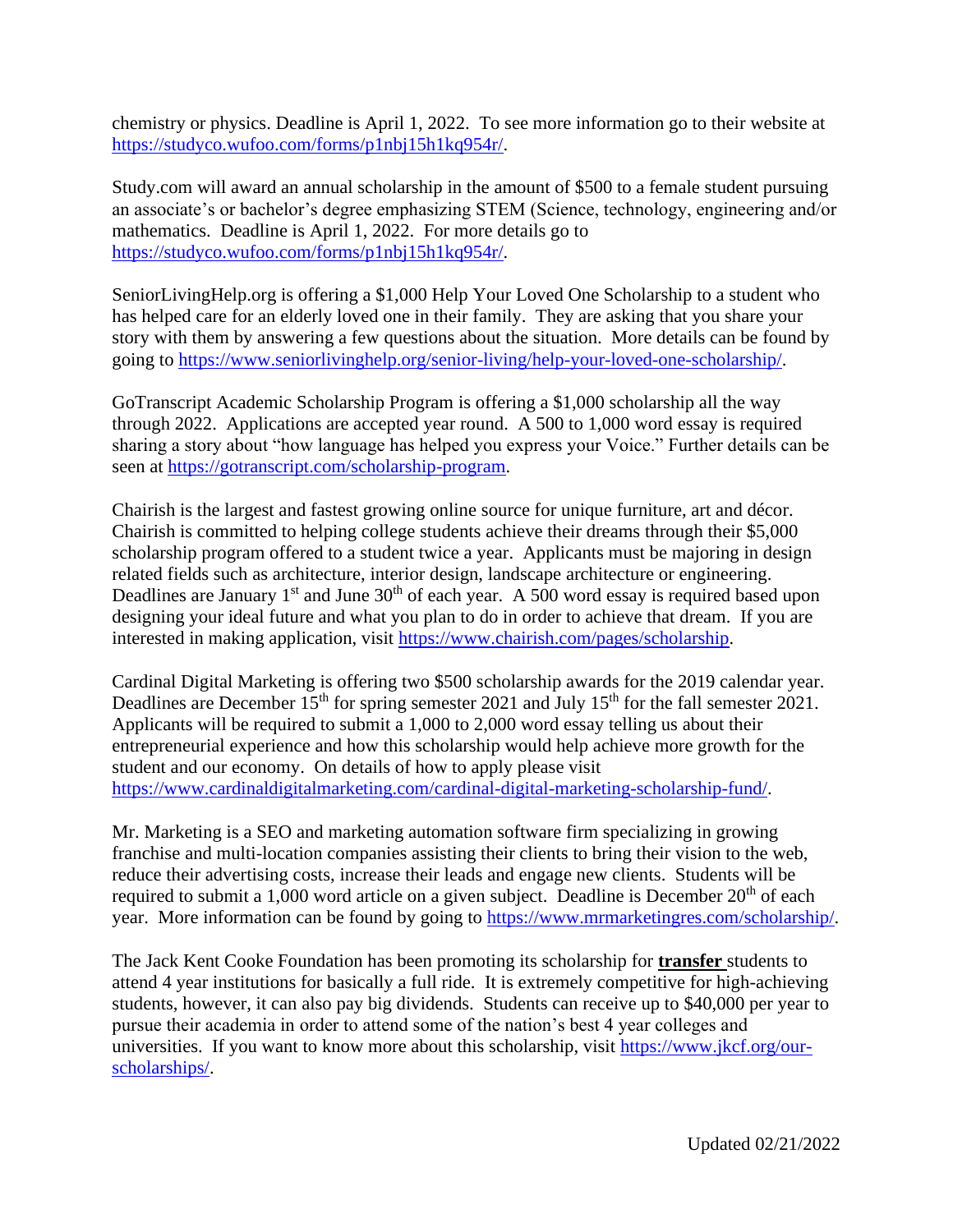DirectLoansLenders is offering a \$700 scholarship to be awarded twice a year – December  $31<sup>st</sup>$ and June 30<sup>th</sup> to be used to cover educational expenses for students enrolled either part time or full time. Students will need to submit a written essay on one of the following topics: 1) "My motivation Resources for getting out of Student Debt faster" 2) What I am thinking about when I'm not thinking about student loans" or 3) "The dark side of Student loans." For more details go to [https://directloanslenders.org/scholarship/.](https://directloanslenders.org/scholarship/)

Edison State Community College offers approximately 35 to 40 scholarships each year to qualifying students who make application. Only fill out one application to be considered for any of these opportunities. The scholarship amounts range from \$200 to \$5,000 each year. We will begin accepting applications for the 2021-2022 academic year on November 1, 2021. Deadline for application will be March 1, 2022. Check the website out by going to [http://www.edisonohio.edu/ScholarshipApps/.](http://www.edisonohio.edu/ScholarshipApps/)

Hubstaff is offering a bi-annual scholarship in the amount of \$2,000 for all students in technical and IT related programs. Students must have a 3.5 CGPA or higher and submit a quality essay. Deadline dates are June  $1<sup>st</sup>$  and December  $1<sup>st</sup>$ . To learn more about the details of this scholarship go to [https://hubstaff.com/scholarship.](https://hubstaff.com/scholarship)

MoneyKey has announced a new scholarship program for undergraduate students who demonstrate academic achievement. Scholarship amount is \$2,500 and can be used for tuition, books and other expenses. Students must write an essay of 500 to 750 words on "What does financial responsibility mean to you and what steps should students take to plan their budget?"CouponChief.com has some great resources for college students – it is a guide on unique ways college students can save money along with tips and tricks to help those in college get through those cash strapped years. To see for yourself, go to the following website: [https://www.couponchief.com/guides/savings\\_guide\\_for\\_students](https://www.couponchief.com/guides/savings_guide_for_students)

The Community Action Partnership of Delaware, Madison, Union, Logan, Shelby and Champaign Counties offer an Individual Development Account (IDA) to assist students in saving money for college expenses. Student or student's family must be at or below poverty level to qualify for the program. If student or student's family can save \$250 over as little time as six months, they will match 8 to 1. For more information contact them by calling 937-507-9341.

Women in Business is pleased to award a \$1,000 scholarship in 2021 to an outstanding adult female to continue her education. The purpose of this scholarship is to provide financial assistance to a woman seeking to advance her career. The applicant must have had a period of time as a NON-student sometime in her adult life. Deadline to apply is October 23, 2022. Applicant must be seeking to advance her career in business. Extracurricular activities, leadership, work ethic, the application and the applicant's commitment to continued education along with the interview all play a role in the scholarship committee's final decision. Applications are available at [www.wibohio.org.](http://www.wibohio.org/)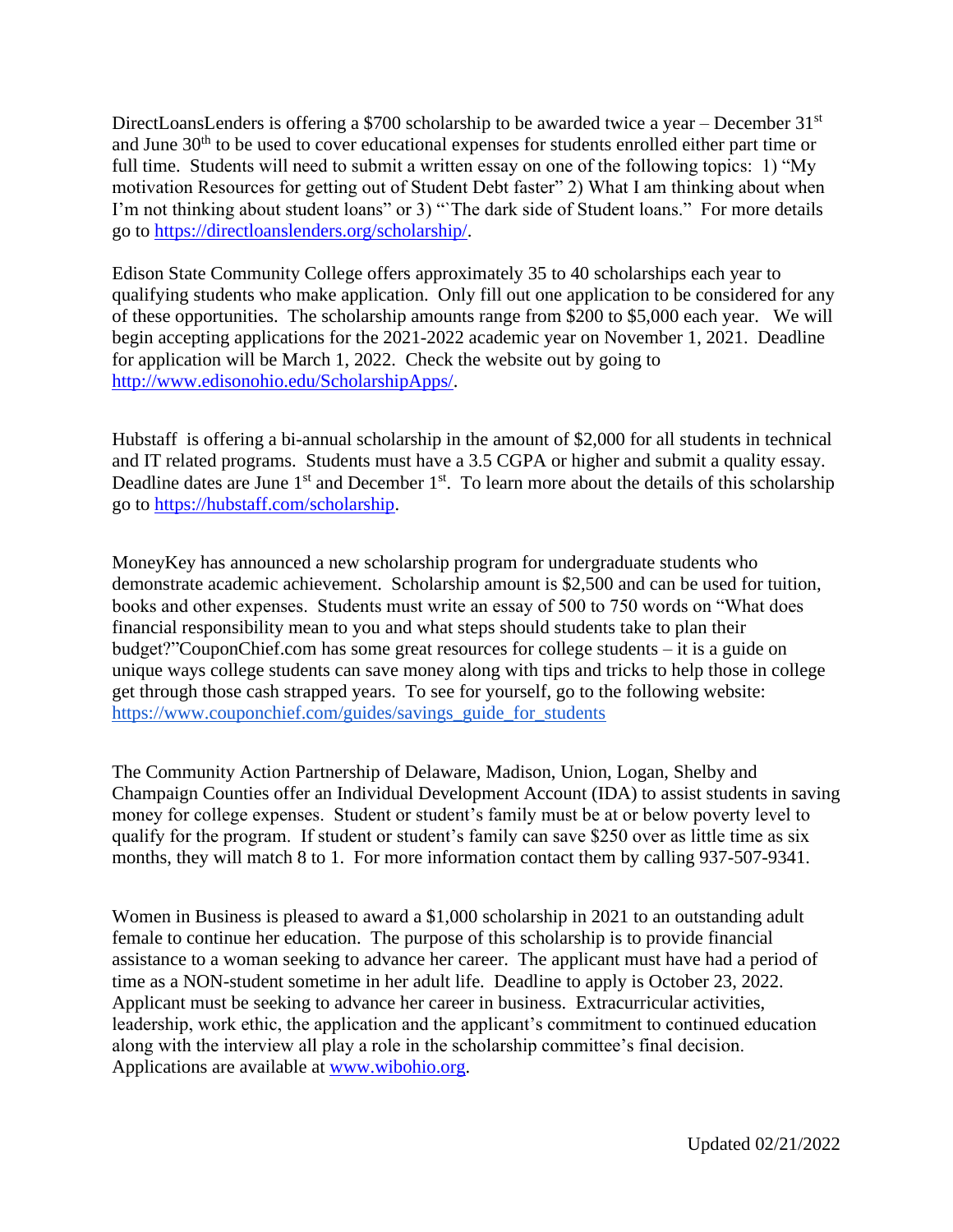More than 1,500 scholarships are available for Ohioans searching for ways to fund their education. Go to <https://jobseeker.k-12.ohiomeansjobs.monster.com/FundIt/scholarship.aspx> for more details and making application.

55Places.com offers a \$2,000 Continuing Education Scholarship to students who are 50 years and older who are pursuing a degree at either a 2 or 4 year undergraduate college or university in any state. The applicant must submit an essay addressing the topic of "why the student wants to go back to school and what impact graduating from college will have upon their life." For more information go to [https://www/55places.com/scholarship.](https://www/55places.com/scholarship) Deadline is December 31<sup>st</sup> of each year.

PFLAG (Parents, Families & Friends of Lesbians and Gays) offers 3 scholarships amounting to a maximum of \$2,000 each for the 2021-22 academic year. In conjunction the Greater Dayton LGBT Center is offering an additional \$1,000 scholarship to an LGBTQ+ student. These scholarships have been established to provide an important, positive way for LGBTQ+ students to continue their education and find support in their communities. To obtain more information about the scholarships being offered and how you can make application, visit [www.pflagdayton.org.](http://www.pflagdayton.org/)

PayScale.com, the world's largest online salary database is offering its annual Women in STEM Scholarship. Female students enrolled in Science, technology, engineering or mathematics are encouraged to make application for this unique scholarship. Follow this link to their website: [http://www/payscale.com/scholarship.women-in-stem-scholarship.](http://www/payscale.com/scholarship.women-in-stem-scholarship)

HelpTeaching.com is offering a \$1000 scholarship each year going forward with the deadline date being June 1<sup>st</sup> of each year. High School senior enrolling in college or existing college students can apply by going to [www.helpteaching.com/resources/scholarship.](http://www.helpteaching.com/resources/scholarship) Any major is welcome to make application.

SYMPTOMA, the search engine for diseases, awards scholarships on an annual basis to students have taken on a job to finance their tuition, fees and living costs. It is one of the only scholarships available to student worldwide. Six students are awarded \$500 each. Deadline is January 31st of each year. Check out their website and the details of their scholarship offering at [https://www.symptoma.com/en/scholarship.](https://www.symptoma.com/en/scholarship)

Neighborhoods.com is once again hosting their \$2,000 Neighborhood Involvement Scholarship which requires to have a CGPA of 3.5 or higher. Students must write an essay answering the question, "What role did your neighborhood play in shaping who you are today?" For details in making application for this scholarship, visit [https://www.neighborhoods.com/scholarship.](https://www.neighborhoods.com/scholarship)

The Lead Roster B2B Sales & Marketing Scholarship is a highly competitive award for high school and college students interested in sales & marketing. Unlike most scholarships which require a simple essay and "good luck" to win, the Lead Roster scholarship put the tools for winning in your hands by judging your entry on your ability to market and see your own ideas. Studying in the fields of business, marketing, computer science, communications or IT are recommended, but not required. Being passionate about communicating your own ideas is an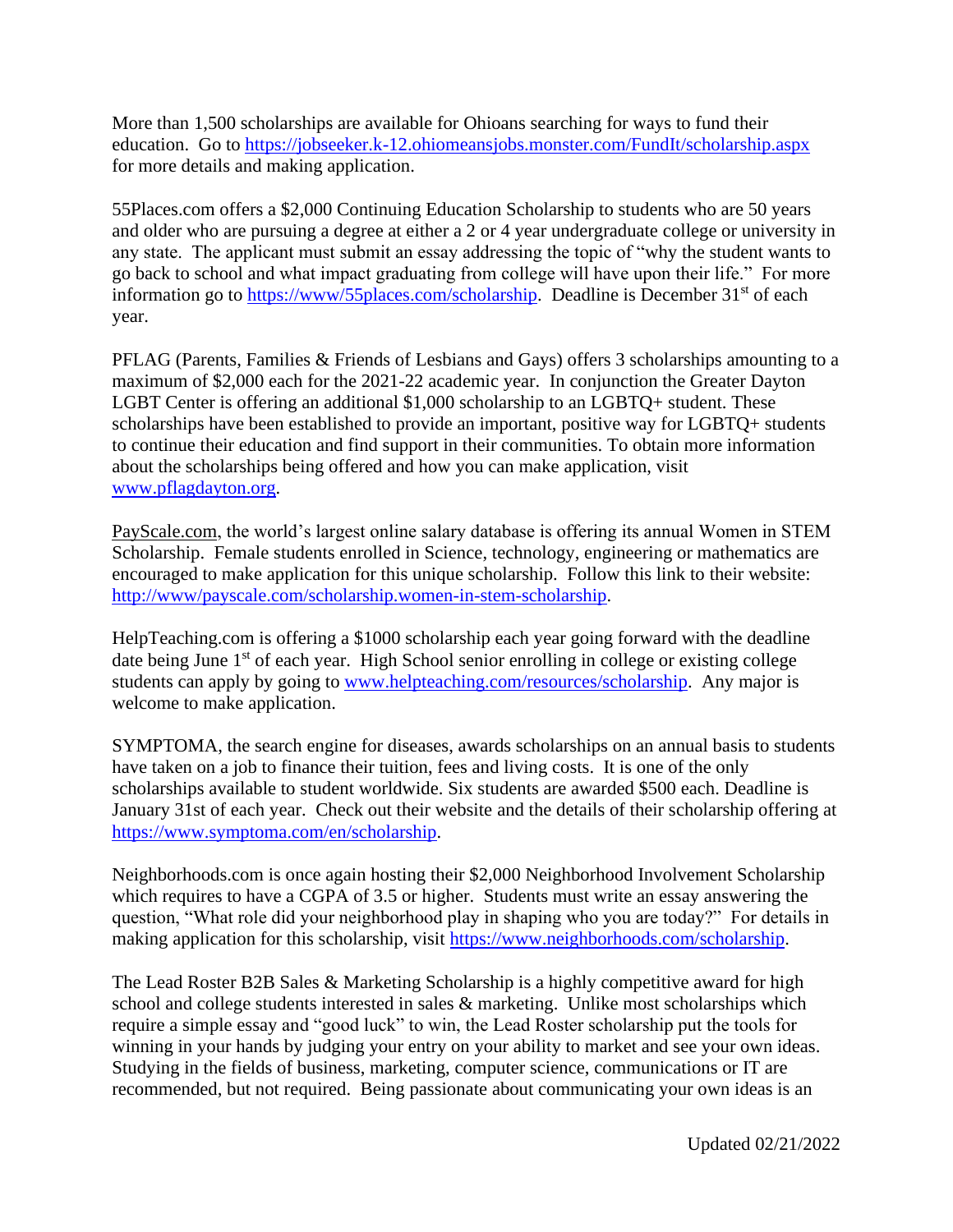absolute must. This \$1,000 scholarship is awarded on December 15th of each year. To check out this opportunity go to [https://www.leadroster.com/?scholarship.](https://www.leadroster.com/?scholarship)

\$500 Scholarship offered by the Miami Valley Safety Council each year. For more information go to the following website: <http://piquaareachamber.com/category/safety-council/>

The Troy Foundation of Troy, Ohio offers students who are residents of Miami County, Ohio the opportunity to make application for a number of scholarships offered by the foundation for students attending college of university in the 2021-22 school year. Over \$50,000 will be awarded for student scholarships. Deadline is March 21, 2022. More details about the various scholarships available and how to apply, please visit their website at: [http://thetroyfoundation.org/scholarship-applications-and-forms.](http://thetroyfoundation.org/scholarship-applications-and-forms)

The Darke County Foundation (formerly HOPE Foundation) is offering scholarships to graduating students of the class 2020 who are planning on attending a 4 year college, 2 year college or a vocational program. Students must live in Darke County, attend a Darke County high school or be homeschooled in Darke County. Awards are based on a number of criteria. Applications can be downloaded from the Darke County Foundation website by going to: [www.darkecountyfoundation.org.](http://www.darkecountyfoundation.org/) Deadline is March 31, 2022.

## **[Loman and Olive Shiverdecker Scholarship](http://www.edisonohio.edu/uploadedFiles/_Web_Assets/Documents/Financial_Aid/2016-2017_Printable_Forms/Loman-Olive_Shiverdecker_Scholarship.pdf)**

[Application](http://www.edisonohio.edu/uploadedFiles/_Web_Assets/Documents/Financial_Aid/2016-2017_Printable_Forms/Loman-Olive_Shiverdecker_Scholarship.pdf) is available to a graduate of a Darke County high school and must be attending or planning to attend Edison State Community College. Completed applications should be mailed to or dropped off at The Elk's Lodge, 214 W. Third Street, Greenville, Ohio 45331. Applicants may call 937.548.1139 for more information. Deadline is in the month of April each year.

Best Reviews Hunt has created an Internet Marketing Scholarship to be awarded three times each year to students studying in the areas of marketing, business, information technology, computer science, programming or communications. Passion for internet marketing content creation is a must. Visit [https://bestreviewshunt.com/scholarship.](https://bestreviewshunt.com/scholarship)

Winners for the OppU Achievers Scholarship of \$2,500 are selected four times a year with submission deadlines on September 30, December 31, March 31 and June 30. Applicants will have a 3.0 or higher GPA, will be enrolled for at least  $\frac{1}{2}$  time in college and must submit an essay based upon a prompted question. For more information and to make application, go to the following website: [https://www.opploans.com/scholarship/.](http://opploans.us3.list-manage.com/track/click?u=0883f2f260891fa65e239a699&id=0ceb0638a7&e=24e8945170)

Civic organizations in your community have monies available each year -- Kiwanis, Rotary, Jaycees, Lions, Sertoma, Performing Art Centers, Historical Societies and school foundations, etc.

Scholarships based upon ethnicity – it is much more than being black or white. Where are your ancestors from? Are you Italian, Jewish, Latino, Irish, or German? The best funds are for our American Native Indian and African-American students. Search at [www.scholarships4school.com,](http://www.scholarships4school.com/) [www.finaid.org](http://www.finaid.org/) or [www.blackexcel.org.](http://www.blackexcel.org/)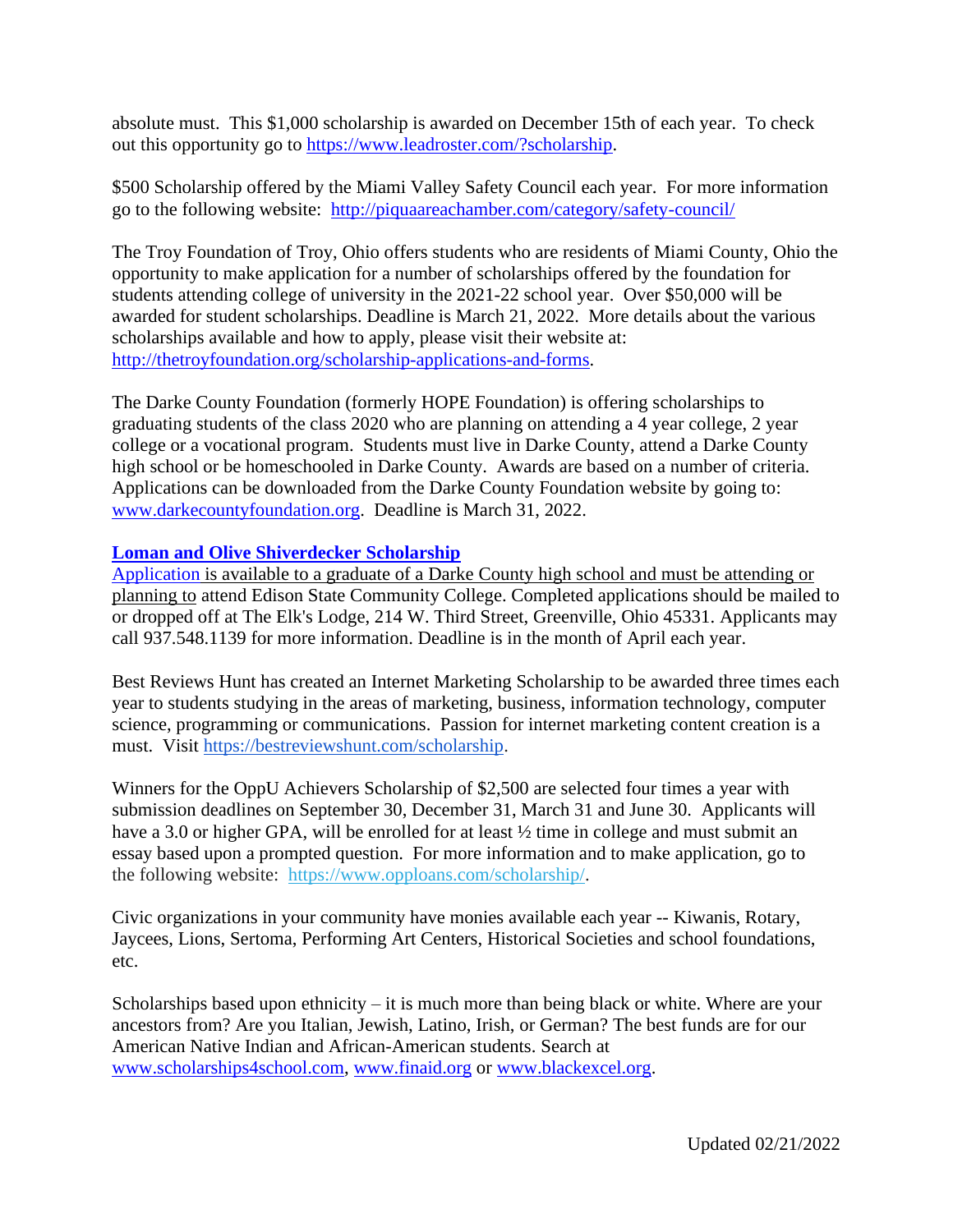Descendants of World War II, Korean Conflict and Vietnam War Veterans may be eligible for scholarship monies. Go to [www.scholarships4school.com](http://www.scholarships4school.com/) and search under their specific branch of service (US Army, US Navy, US Air Force, Seabees, etc.)

Descendants of American Revolutionary War Veterans may be eligible for monies. Females would search at [www.dar.org](http://www.dar.org/) and males would search at [www.sar.org.](http://www.sar.org/)

Parent's place of employment may have scholarship monies for students. If you don't ask – you won't know!

Think of all the key words that describe the student's area of study and use those key words to search at [www.scholarships4school.com.](http://www.scholarships4school.com/) Also look under your state of residency for organizations and agencies within the state.

Make a list of all of the products that you use around the home. Go to the website for each and at the search engine, type in "college scholarships."

[www.kohls.com.](http://www.kohls.com/) Deadline is in the month of March each year. Must apply before you graduate from High school.

A free online scholarship resource for private and college/university specific scholarships available to assist students in obtaining a higher education. Launched in 2006, schoolsoup.com has amassed over \$40 Billion in scholarship data and is considered the leading source for students and parents searching for scholarships, grants and financial aid. Go to <http://www.schoolsoup.com/scholarship-directory>

HotelsCheap.org provides Higher Learning Scholarships annually. These scholarships are offered in both the Fall and Spring and each amount to \$1500. High school, undergraduate, and graduate students are eligible to apply. The application can be found at the following link: <http://www.hotelscheap.org/scholarship>

Job-Applications.com is providing a scholarship for working parents to help pay for their schooling. Each school year, a working parent receives \$1000 toward college tuition costs. There is no fee for the application. To apply, students must simply write a 600-1000 word essay on balancing parenthood, working, and excelling in school. For more information, go to <http://www.job-applications.com/scholarships/>

Village Bakery is a premier homestyle cooking resource for chefs from all over the world. Their recipes are so designed that even the most novice of chef can cook like a professional. They are offering a \$1,000 scholarship to a student from any major or program of study who share their same passion for cooking. To find out more, visit [https://www.village-bakery.com/scholarship/.](https://www.village-bakery.com/scholarship/) Deadline is July 31<sup>st</sup> of each year.

Reflasher is a digital marketing agency that focuses on driving KPI's like sales and revenue growth as a means to grow your business. They focus on generating leads for your business or practice so that you are able to see the results. They are giving students an opportunity of \$1,000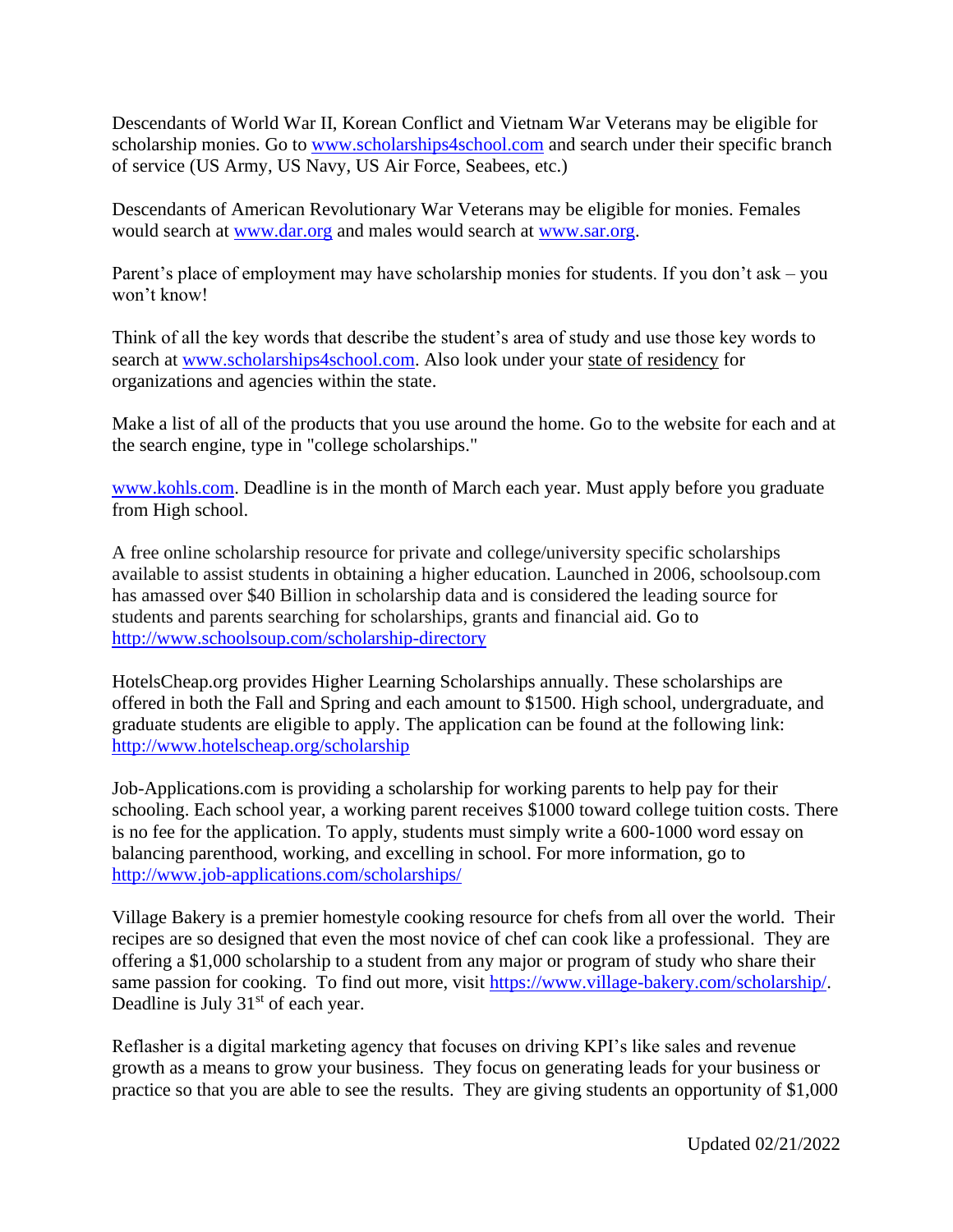scholarship. Applicants will be required to write a 1,000 essay on a given topic. Deadline is December 20th of each calendar year. Why not take a few moments and visit their website by going to [https://reflasher.com/scholarship/.](https://reflasher.com/scholarship/)

HowtoBros is an online platform for the purpose of sharing knowledge on various topics like relationships, health, education, etc. They are offering a \$1,000 scholarship to students majoring in any course of study. Students will need to submit a \$1,000 essay from an array of topics. December 20th is the deadline. If you wish to make application for this scholarship visit [http://www.howtobros.com/howtobros-scholarship/.](http://www.howtobros.com/howtobros-scholarship/)

My Scholarship Key is offering their Golden Key Scholarship in the amount of \$500 to be awarded quarterly. The deadline is the last day of each quarter: March 31, June 30, September 30 and December 31. If interested, go to: [www.myscholarshipkey.com,](http://www.myscholarshipkey.com/) click on the "how it works" tab, fill out the information at the bottom of the page; in the promo code section put "scholarship entry."

Vocational Rehabilitation Services **-** OVR provides a wide range of services to eligible applicants. Some services can help you overcome or lessen your disability; others can directly help you prepare for a job including, but not limited to, basic academic, vocational/technical, and college. The services you receive will be arranged to meet your individual needs. Please check with your state of residence for eligibility.

SameDayLoans365 is offering their SDL Achievers Scholarship to help student reduce the amount of indebtedness due to their post-secondary education. The award is \$500 on a quarterly basis: September 28, December 28, March 28 and June 28. Student must write a 750 word essay on selected topics. Students must possess a CGPA of 2.8 or higher. For more information, visit [https://samedayloans365.org/scholarship/.](https://samedayloans365.org/scholarship/)

OutdoorStack would like to award a \$1,500 scholarship to a student who is passionate about outdoor activities such as camping, hiking, cycling, water sports or winter sports. To see more details, go to [https://outdoorstack.com/finaid.](https://outdoorstack.com/finaid)

Google "College scholarships for student residing in (name of your town and state)." Also google "College Scholarships for student residing in (name of county and state)."

Maptive creates innovative solutions that help their clients relate to their own corporate data in new and creative ways, thus, allowing their clients to have more insight into their own customer base. They are offering a \$2,500 scholarship to a full time student. A 1,000 to 1,500 essay must be written answering a few questions. For more information, go to [https://www.maptive.com/scholarship/.](https://www.maptive.com/scholarship/)

Autolist is offering a quarterly scholarship of \$1,500 to students based upon academic merit or financial need. Applicants will be required to submit two 250 word essays on given topics. Deadlines are March 1, June 1, September 1, and December 1. For more details go to their website at [https://www.autolist.com/used-car-to-dream-car-scholarship.](https://www.autolist.com/used-car-to-dream-car-scholarship)